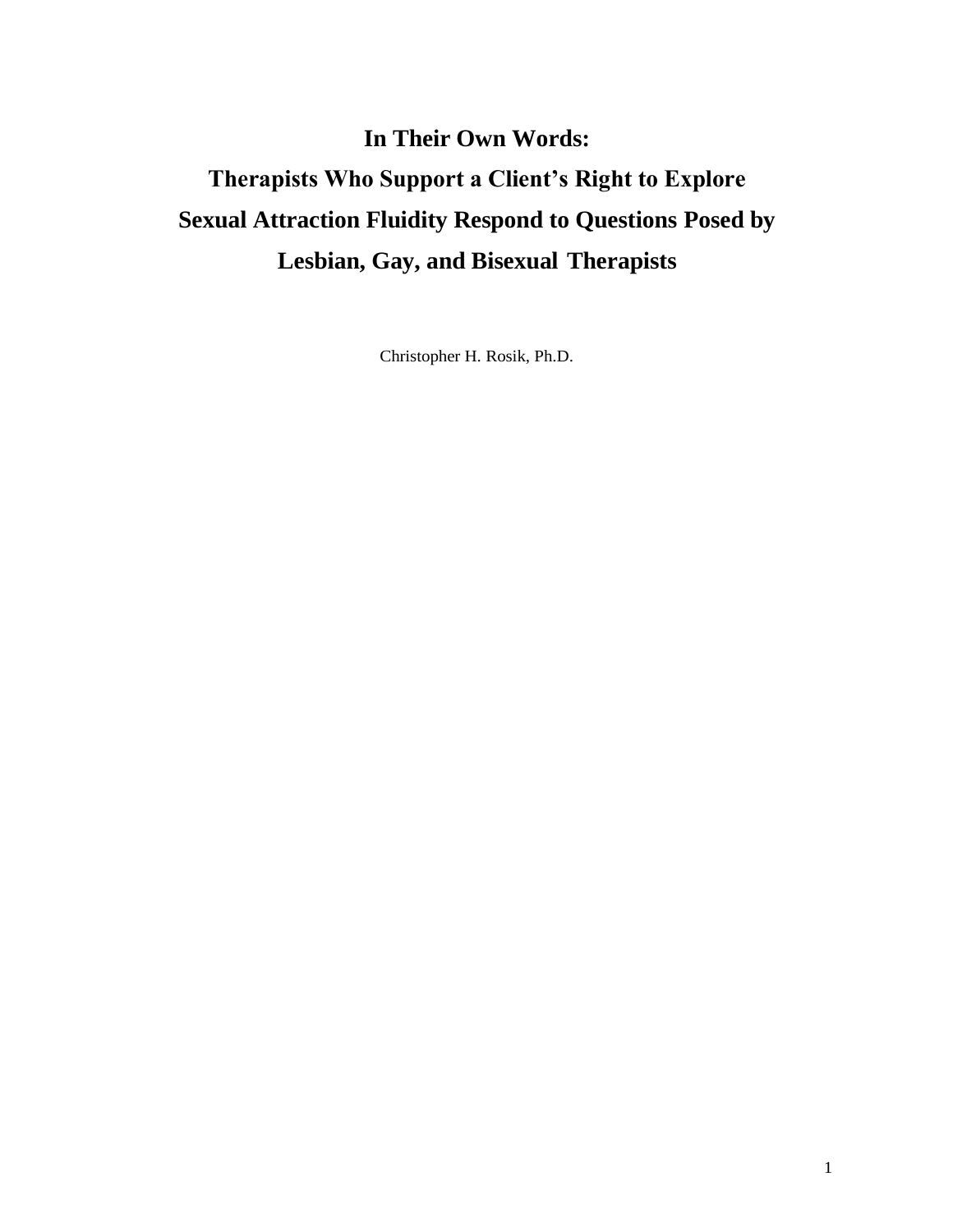## **Abstract**

In the current politicized climate concerning professional therapies that allow sexual attraction fluidity exploration (SAFE-T), meaningful dialogue between psychotherapists who support and oppose change-oriented goals is quite rare. Recently, a group of lesbian, gay, and bisexual therapists proposed a list of six questions they wished therapists who engaged in SAFE-T would answer. In order to promote understanding and the exchange of ideas over this subject, I submitted these questions to several therapists who have extensive experience working with clients who report unwanted same-sex attractions (SSA) and may desire to pursue change. Questions addressed interventions and theory associated with SSA change, accounting for potential harms of SAFE-T, and the effects of minority stress. In a concluding section, some common themes among respondents were highlighted along with the significance of these themes for clarifying controversies that currently exist regarding SAFE-T.

*Keywords:* SAFE-T, sexual attraction change, therapy.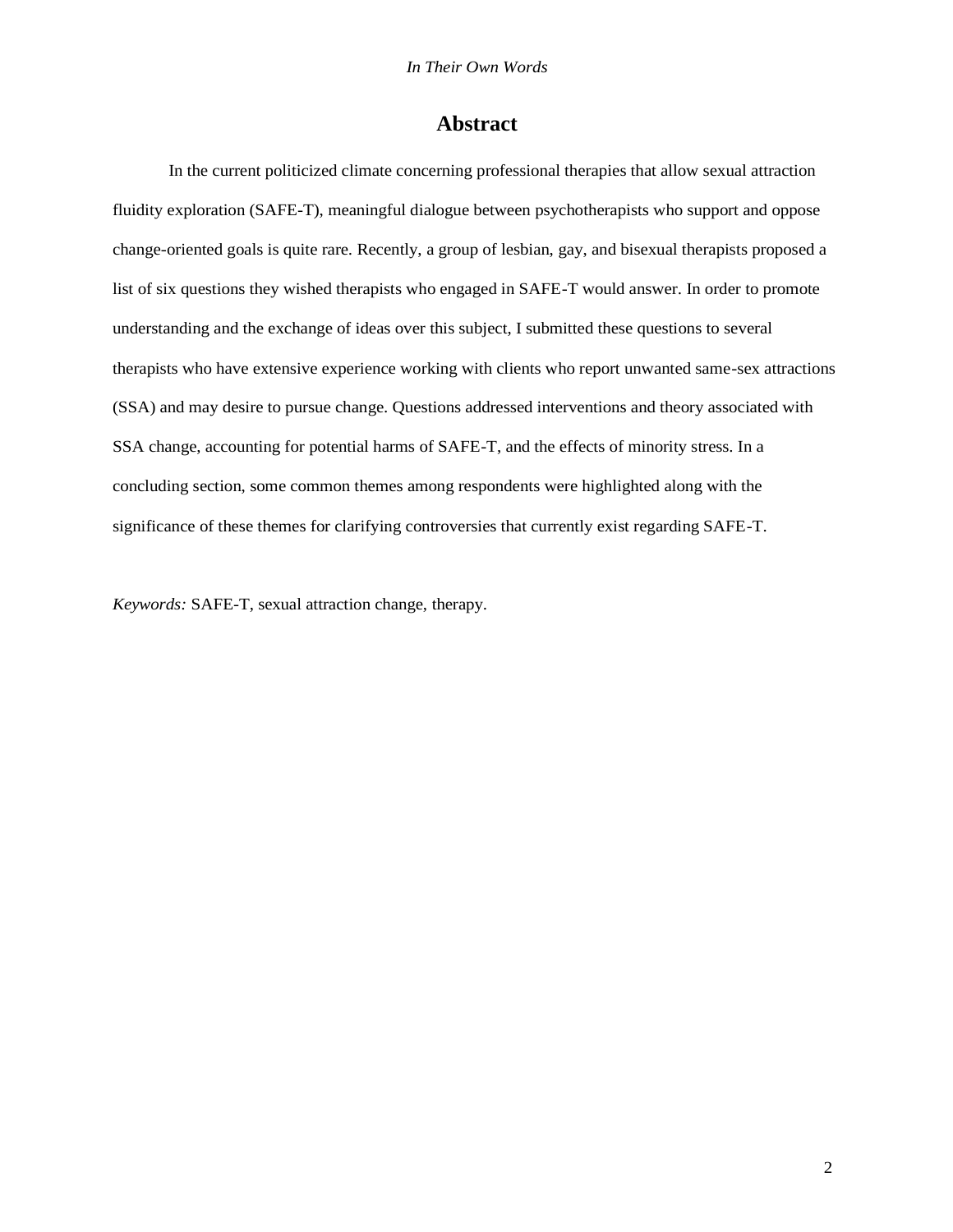In the current professionally and politically volatile climate that surrounds the practice of sexual attraction fluidity exploration in therapy  $(SAFE-T)^1$ , there are few opportunities for clinicians who work in this area to respond in their own words to questions that reflect the concerns of lesbian, gay, and bisexual (LGB) mental health professionals. When such a group of LGB therapists<sup>2</sup> provided a short list of questions they wished to pose to clinicians who provide SAFE-T, I sensed this could be such an opportunity for needed professional exchange. I then set out to contact several therapists who are experienced clinicians in this area and invited them to briefly share their own beliefs and practices in response to the questions. A few of these clinicians declined to participate out of concern for their professional standing. All were offered the option of responding in an anonymous fashion to protect their identity, and some participated only on this basis. A total of nine therapists who utilize SAFE-T provided responses to the questions. Below is some general information about each of these invited respondents, who have a combined 160 years of clinical experience in this area of practice:

**Joseph Nicolosi, Ph.D.**; Psychologist and Director of the Thomas Aquinas Psychological Clinic in Encino, California. He is the founder of Reparative Therapy, a form of SAFE-T. For 30 years he has worked almost exclusively with men with unwanted homosexuality.

**Paul Popper, Ph.D.**; Psychologist in independent practice in San Francisco, California. He has provided SAFE-T to men for 24 years.

**Jane Doe #1, Psy.D.**; Psychologist residing in the USA who has served both men and women for 15 years.

**John Doe #1, Ph.D.**; An American-trained psychologist who has practiced SAFE-T with men for 9 years.

**Michael Davidson, Ph.D.**; Psychologist residing in the United Kingdom who has 7 years of SAFE-T experience working with men.

**Janelle Hallman, Ph.D.**; Counselor, Educator, and Assistant Professor at Denver Seminary who has 25 years of serving women in this area.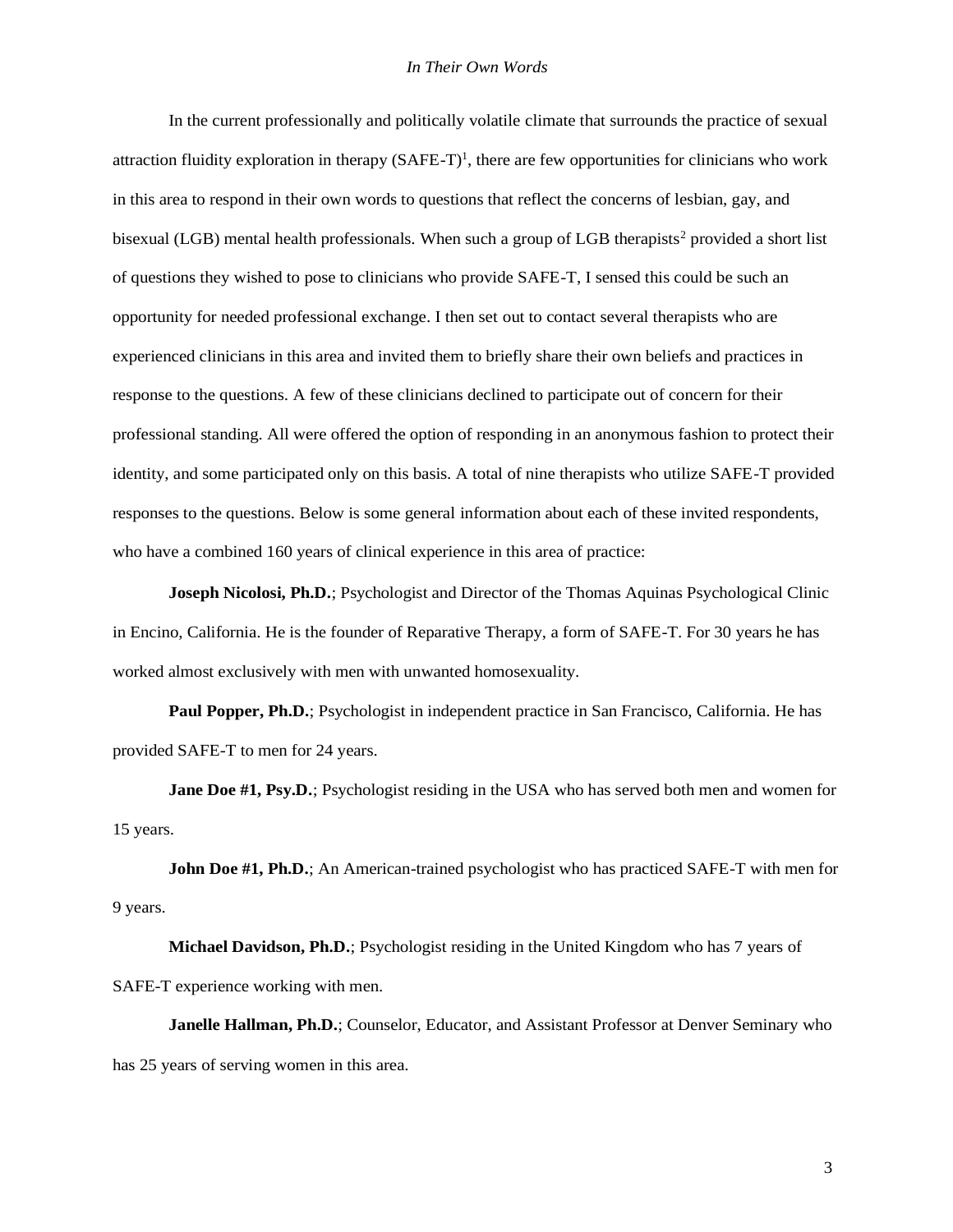**David Pickup, M.A.**; Marriage & Family Therapist practicing in Dallas, Texas, and Los Angeles, California. He has provided SAFE-T in the form of reparative therapy to men for 8 years.

**Carolyn Pela, Ph.D.**; Marriage & Family Therapist in the Department of Behavioral and Social Sciences at Arizona Christian University in Phoenix, Arizona. She has provided SAFE-T to women for 25 years.

**John Doe #2; Ph.D.**; Psychologist, Marriage & Family Therapist, and Clinical Social Worker. He has worked primarily with men in the USA for 18 years providing SAFE-T.

## **Questions**

**1. Which interventions do you use if a person wants to change and/or reduce her or his sexual attractions to the same sex? Would those same methods work on any same-sex attracted individual?**

**Nicolosi**: I use psychoanalytic, affect focus, object relations, EMDR, trauma theory, neurobiology, and mindfulness meditation-based interventions. The exact selection of approaches would be dependent upon the person and where the person is in treatment.

**Popper:** I would explore their motivations for coming to therapy, for whom they are doing it and why. I clarify that doing it for others, even for God, does not lead to attraction change in my experience. This is often followed by several years of exploration of their dependent/compulsive/depressive/anxious personality traits, which in this clinician's experience most often correlate with SSA in clients who do not identify with their SSA and look for change towards a more complementary intimate partnership with a female. Initially therapy focuses on mirroring clients' pain connected to the formative experiences associated with their dependent, compulsive/anxious/depressive traits, often connected with their inability to connect with their father and other male peers. Later the focus will include pointing out to them the choices they make in the present, when they run away from that pain in their unique individual pattern,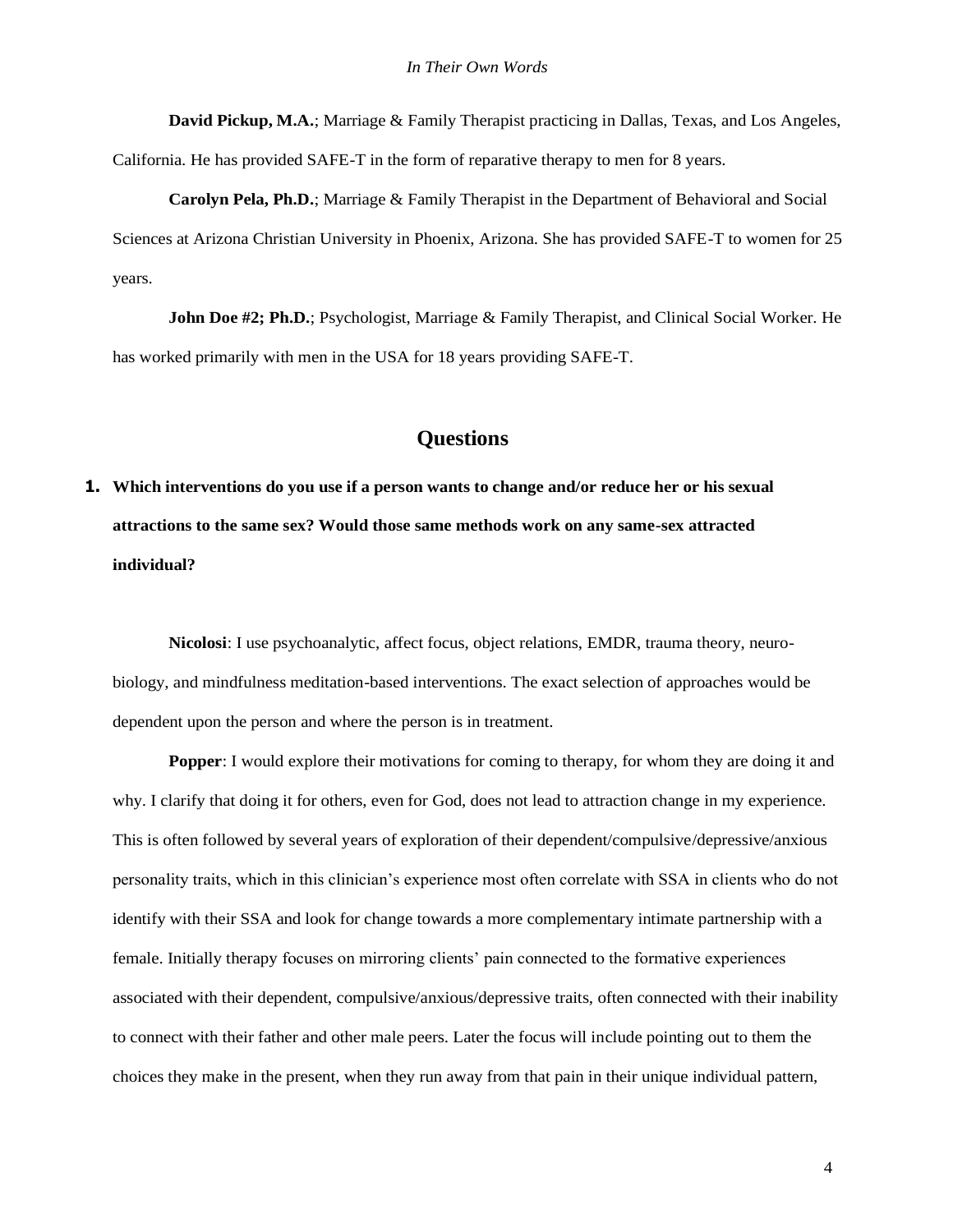often through compulsive sexual acting out. As they feel more autonomous and set more appropriate boundaries, their relationships with male peers become more balanced, more mutual and more fulfilling, and often simultaneously the same-sex strivings start to decrease in intensity and frequency.

Regarding the second question, I do not work with folks who choose to live out their same-sex attractions (SSA), so from my clinical experience, I do not know. I would guess that some folks living out their SSA, if engaged in therapy resolving similar personality issues of dependence, etc., would surprisingly find some opposite-sex attractions (OSA) appear in their experience that was not present before.

**Jane Doe #1**: To answer the second question first: As in all therapy, no one method/intervention works for all clients. The interventions I use depend on the client, their goals (which aren't always clearly to change or reduce sexual attractions), and concerns related to the same-sex attractions (SSA). For example, if the client believes childhood sexual abuse had a part to play in the development of their SSA, the interventions I recommend will be different than if the person has never experienced childhood sexual abuse, or if the person doesn't believe their past sexual abuse played a part in the development of their SSA.

Regarding the first question: It is rare that a client comes in *only* and *resolutely* to change or reduce sexual attractions to the same sex. More often, my clients say they are coming to therapy because of mental health difficulties or other difficulties in their lives. Their same-sex attractions might be related to their primary reasons for seeking treatment or they might be a focus later in therapy. As for interventions, these are common: (1) following my client's lead in what they want to talk about, when they want to talk about it, and how they want to talk about it; (2) allowing my client space to talk about their SSA (many of my clients haven't yet come out) without pressing them toward a particular direction/behavior/decision; (3) addressing complicating factors such as family of origin relationships, faith and values, sexual stigma, desire to have a spouse and family, etc. that impact the person's experience and decisions; (4) reducing shame interventions (identifying a shame cycle, developing skills to exit shame); (5) reducing risk interventions (if the client is involved in risky behavior); (6) teaching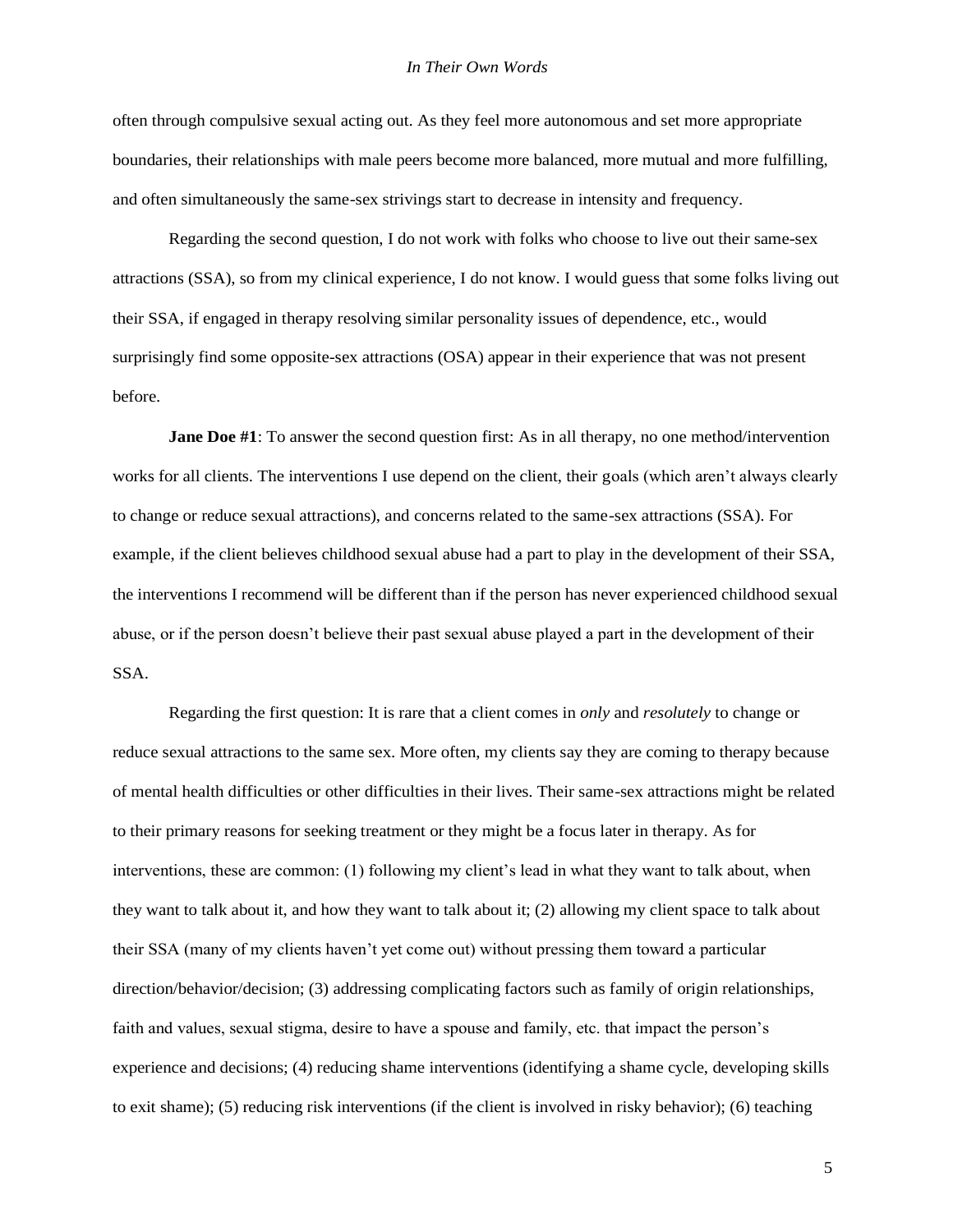emotional regulation skills, such as DBT skills; (7) teaching and practicing relationship skills and building a supportive community; (8) addressing ambivalence; and (9) Sexual Identity Therapy interventions.

**John Doe #1**: I look for the emotional meaning behind the attraction. Often times this is elicited by asking the patient what he thinks about himself in relationship to the person he feels an attraction towards. Once that thought is obtained (i.e., "I am inferior," "I am a weak man"), I use two interventions: body work (a form of affect-focused therapy), and EMDR. In both cases there is a focus on past experiences (i.e., traumas) that contributed to the formation of this thought. Usually before I do these interventions, I will introduce some cognitive behavioral techniques including the triple column technique so that a person can more quickly identify and name the cognitive distortions that he falls prey to. In this technique I have the client identify a negative automatic thought, and then by identifying the cognitive distortion behind it arrive at a rational self-assessment. These distortions may or may not directly relate to his same-sex attraction, but often contribute to his self-perception, and I believe that any work that helps the client improve his self-perception will also help the individual with his same-sex attraction.

**Davidson**: Talking therapies, and some action techniques. Usually this involves behaviour modification – reducing behaviours that appear to the client to be harmful: PMO (Pornography, masturbation, orgasm) link is explored and work is done to understand dopamine addiction. Action techniques revolve around role training—especially in relation to trauma work—in order to discover alternative responses. Our work is about enhancing client self-esteem and teaching assertiveness through assertiveness training. I try to get a feel for a client's "Social Atom." When there are high levels of internet pornography, we work on building real relationships and other socialization goals, such as increasing communication skills in terms of making friends. Work is usually done to de-erotise same-sex connections and demystify "sameness." We explore "difference" versus "sameness" models of romance. We also do work on labeling—deconstructing binary model concepts—notions such as "orientation" (versus "patterning").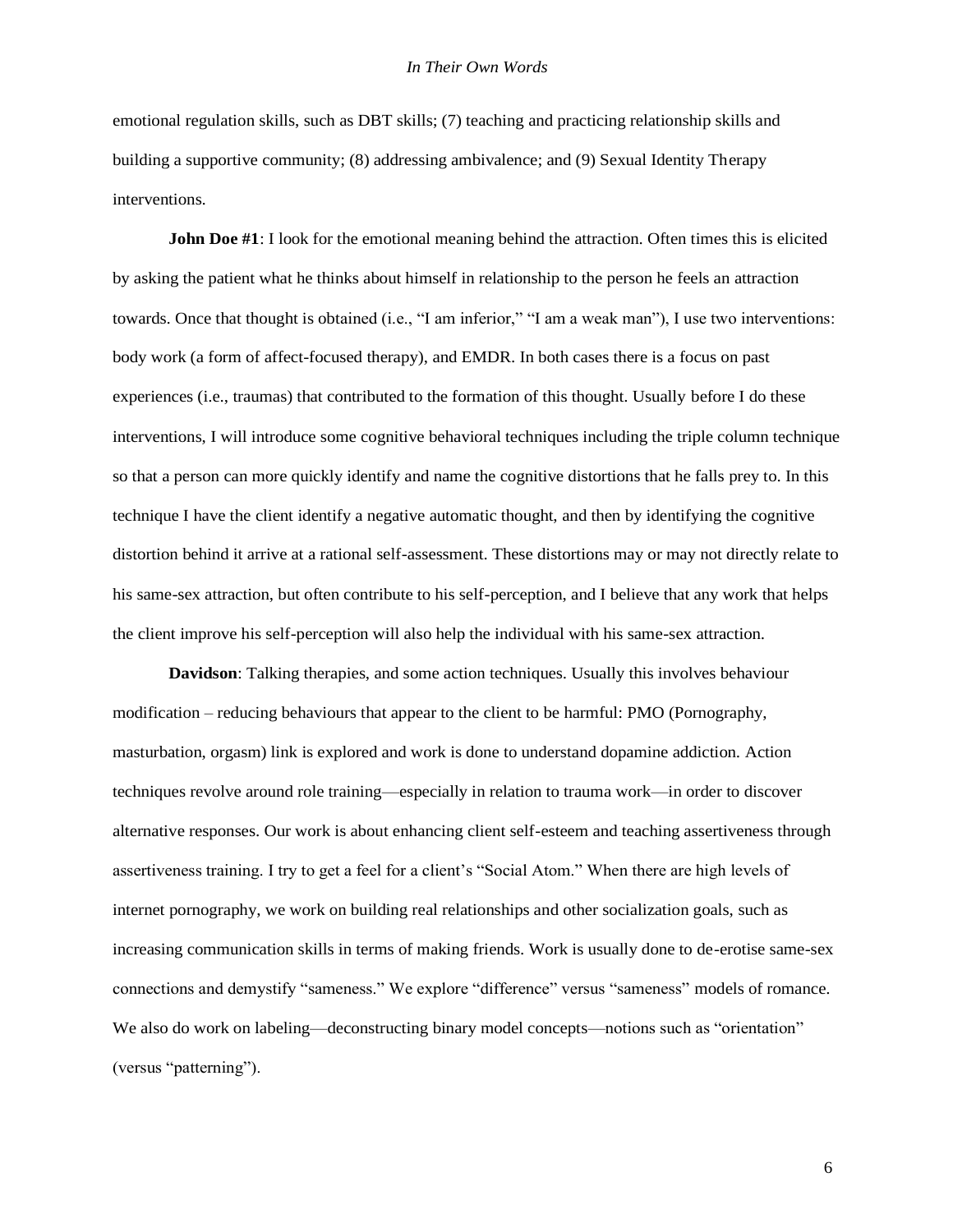**Hallman**: Most women who experience incongruence between their same-sex sexuality and faith convictions do not necessarily come to therapy to "change" their sexual attractions. They come to therapy because of the confusion, conflicting thoughts and emotions, and general stress that this existential reality presents. They seek to stabilize their internal world, understand their sexual attractions and same-sex relationships (meaning making), work on their lives in terms of broader issues or past trauma, establish a primary identity based on their belovedness and unique self versus their sexuality, understand themselves as a unique and special woman, challenge their religious beliefs, establish safe and healthy community, etc. I therefore offer standard psychotherapy following the theories and techniques that are evidencebased or widely accepted as effective for these types of issues. After engaging in this type of work, many clients experience shifts in their cognitions, emotionality, relationality, spirituality, and sexuality (such as a reduction in the intensity of their attraction to certain women).

For clients who initially come to therapy with the explicit request (or rather hope) to "change" their sexual orientation, I remain in a mode of assessment to determine the source of this request. Many times women feel pressure from their families or churches to "change," fear the loss of these relationships should they act on their same-sex attractions, or experience deep shame over the belief they are flawed or an abomination to God. This request therefore often arises out of fear or shame. When this is the case, I direct therapy towards their very real and legitimate fears or probable internalized shame. It is often during this phase of therapy that a woman realizes there are broader issues to discuss. Her original goal of "changing" typically falls by the wayside.

There are no techniques that I use (or am even aware of) that can directly "change" a person's sexual orientation. Sexual orientation (at least for women) is an integrated aspect of a person's development and sense of self and therefore does not present as an isolated characteristic that can be simply "changed." Nevertheless, not all people will necessarily formulate a primary or typological identity around their sexuality. This is true for many of my clients. While they continue to be primarily sexually attracted to women, they choose to identify as heterosexual based on their belief that this was God's original purpose for their sexuality.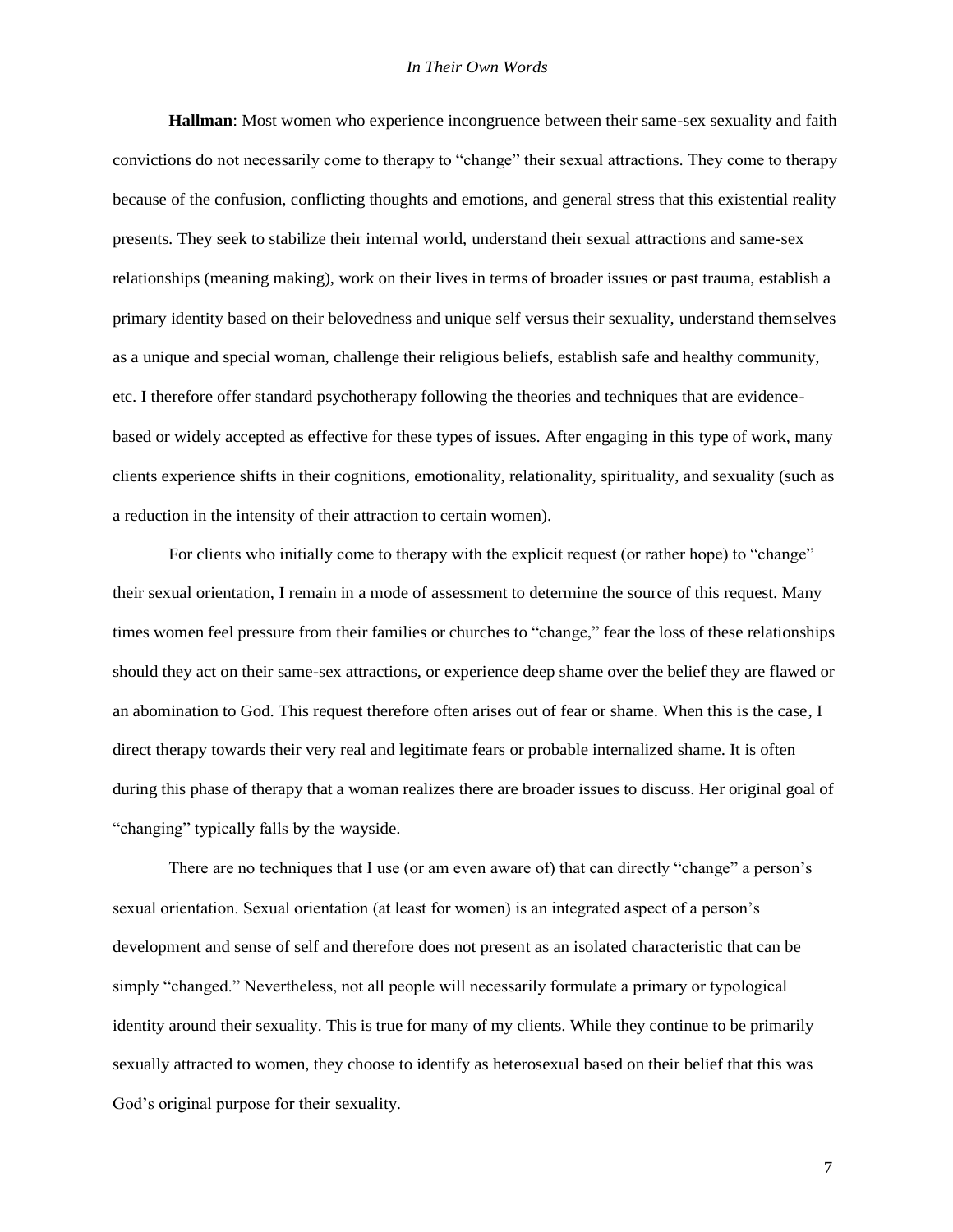**Pickup**: I primarily use a psychodynamic approach, with added Cog-B methods. These methods, which are professionally accepted methods that have been used for decades, would benefit any same-sex attracted individual. However, depending on the client's personality traits and preferences, narrative, client-centered and holistic approaches can also be beneficial.

**Pela**: First, there are no special interventions—this is not a special type of therapy. I am a Narrative Therapist who happened to have the opportunity to collaborate with clients who present with goals related to their sexuality, including distress and discomfort with SSA experiences.

I'm guessing that the long answer—that is, a detailed explanation of Narrative Therapy interventions—is not appropriate for this investigation. But, to provide a clue—for this presenting concern (distress and discomfort related to SSA)—I would begin with a protocol of inquiry that helps me understand what it is about SSA that is concerning the client. Given the current cultural narrative, this concern might be that the client has introjected the current narrative that SSA is somehow intrinsic to her identity. This has been a common concern in my work with college-aged women who have become involved in a same-sex sexual relationship and have become convinced by the popular mantra that they are now a lesbian-for-life. They often present with depression and despondency, believing that they have no choices about their future relationships and sexuality. Most of the women who I have collaborated with have expressed a desire to be free from the boundaries and limitations of the narrative that sexual attraction is intrinsic to one's identity.

The client and I also need to uncover more information about the experiences, beliefs, and values that they associate with the label, SSA. I want to know what attributions they associate with SSA. This is a highly collaborative process and requires the client (not the therapist) to identify the meaning of the problem. The client's story about SSA is more important than mine, or Freud's for that matter (although it's okay for the therapist to have a metanarrative).

The question identifies the client's goal as desiring to "change and/or reduce" her SSA. This gives me an explicit label for the problem. Labeling the problem with a label salient to the client is essential. The client's goals are more important to me than my goals for her. Narrative therapy takes a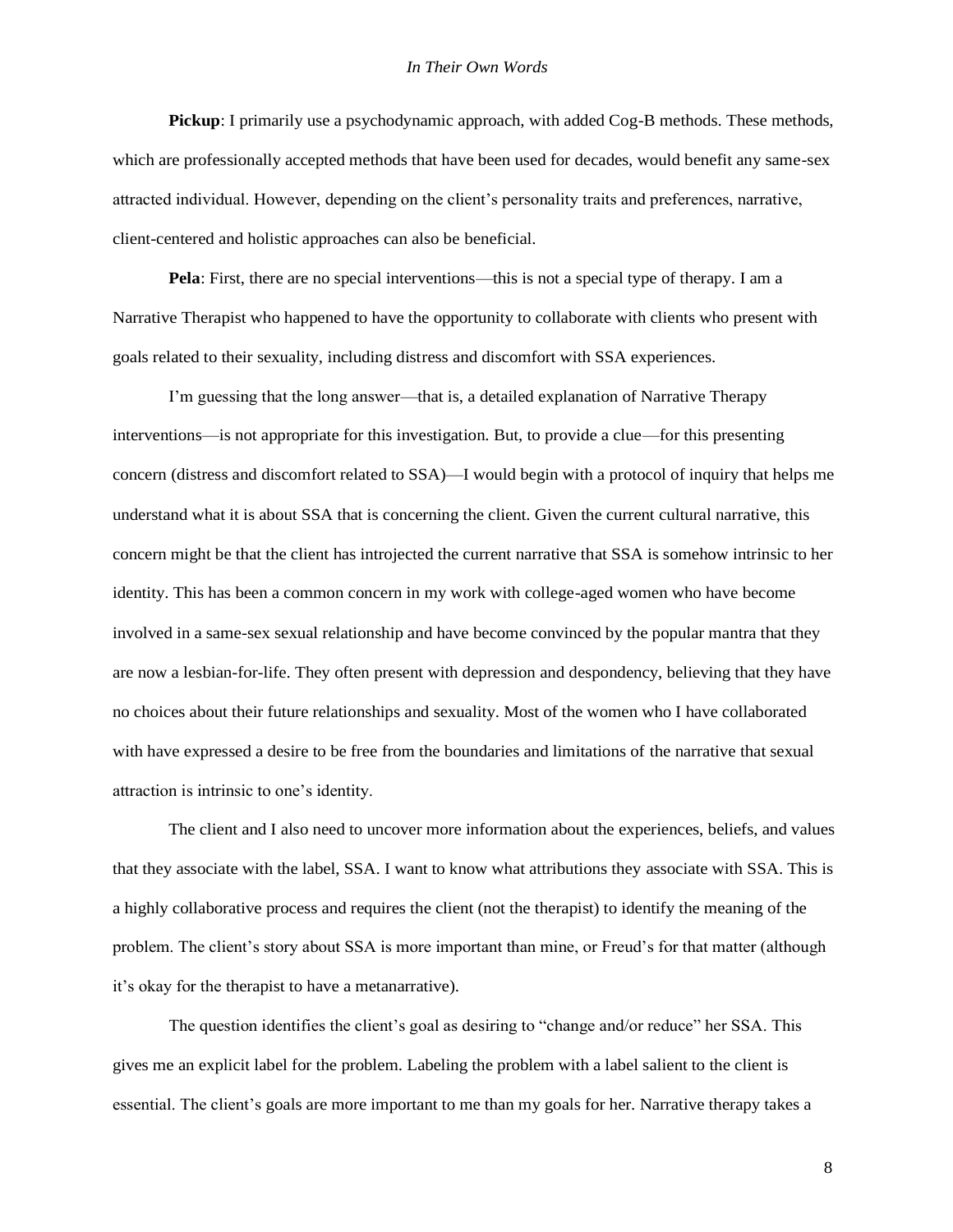radical stand for the self-determination of the client. Narrative therapy proceeds from here by discovering the influence of the problem in her life. Since the question identifies SSA as the problem, I want both of us to explore how SSA has disrupted her life and caused her distress with the utmost detail. This is a clarifying process—it allows us to discover if SSA is actually the problem, or perhaps she will discover a different problem in the process.

Narrative therapy is best known for the externalization and the personification of the problem. This is accomplished through the use of language that extricates the problem from within the client. This begins with my first conversation with a client. In this case SSA is not who she is—nor would OSA be who she will become (again—the goal implied in the question). Rather, SSA is externalized through the use of personifying language so we can see the complexity of the relationship that she has with SSA.

Later, we identify exceptions to the problem, all the while externalizing the problem from the core identity of the client. By seeking the exceptions to the problem, we uncover an alternative story that is congruent with the client's chosen values-identity to the cultural narrative about SSA. Through this process the client's sexuality is restored as her own and no longer dictated by a culturally mandated narrative. This allows the client to explore relationships and romantic experiences that were previously off limits.

This is leaving us halfway through the process of therapy—this is not a comprehensive "treatment plan" but is meant to give the reader a sense of the interventions used by a Narrative therapist when working with someone with the identified presenting problem.

**John Doe #2**: My interventions include EMDR, CBT for Impulse Control Habits (e.g., Schwartz Four Step), assertiveness training, referral for Twelve-Step group support, meditative breathing, journaling, and help for co-occurring difficulties as appropriate. *No* method works for everyone who has the same presenting concern, whether unwanted SSA or any other issue. Sometimes, it is not so much the "attraction" itself but compulsive or otherwise habitual behaviors which clients want to change (e.g., same-sex pornography use).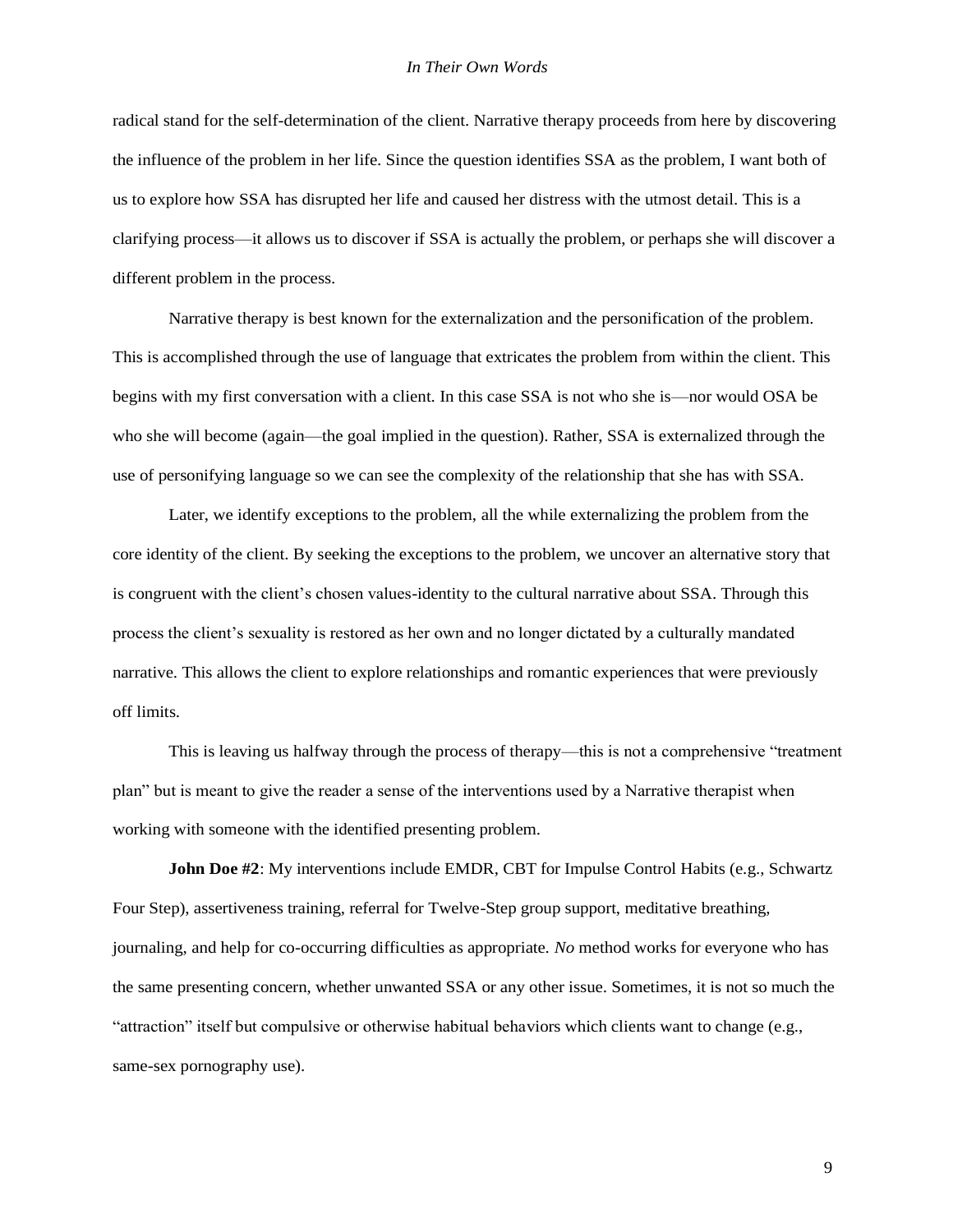**2. Which interventions do you use if a person wants to be sexually attracted to the opposite sex when previously the person never felt any sexual attractions to the opposite sex? Which interventions do you use if the person experiences sexual disgust or aversion (not emotional aversion) toward having sex with the opposite sex?**

**Nicolosi**: I would likely be working on past trauma in the form of psychological education, EMDR, body work, and mindfulness regarding the client's mother and other significant, dominant woman. Those same methods listed above to increase opposite-sex attractions.

**Popper**: Once clients are experiencing more autonomy, genuine mutuality, and satisfaction in their male relationships, it is time to explore if there is a part of them which resonates, however vaguely, with a potential partnership with a woman, whether in a sensual, affectional, or friendship context. As this area is explored, most often mother-related issues surface in all kinds of forms, along with other historical material related to relationships with females, along with sexual abuse history, etc. As the client risks experimenting with approaching females as a male looking for a complementary partner, the childhood pain related to formative relations with females begins to emerge, along with the survival narratives to avoid this pain. Here, the work is to learn to not identify with the childhood narratives connected to the pain, but choose to acknowledge other concurrent inner responses in the present as they are experienced with female companions, and allow their reality to sink in. These responses may, for example, be expressed as nurturing touch, fun playtime together, and sensual impulses.

**Jane Doe #1**: This specific example has not presented itself in my clients. The clients who have wanted to be more sexually attracted to the opposite sex typically have some element of attraction toward the opposite sex to begin with. In addition, the clients who feel disgust or aversion toward having sex with the opposite sex have not had a goal of increasing their opposite-sex attractions. Typically those clients' goals are related to their own self-development (e.g., feeling comfortable in their own body, identity development, reducing shame, managing anxiety, etc.). But to be clear, I have never used aversion therapy with any of my clients (same-sex attracted or otherwise).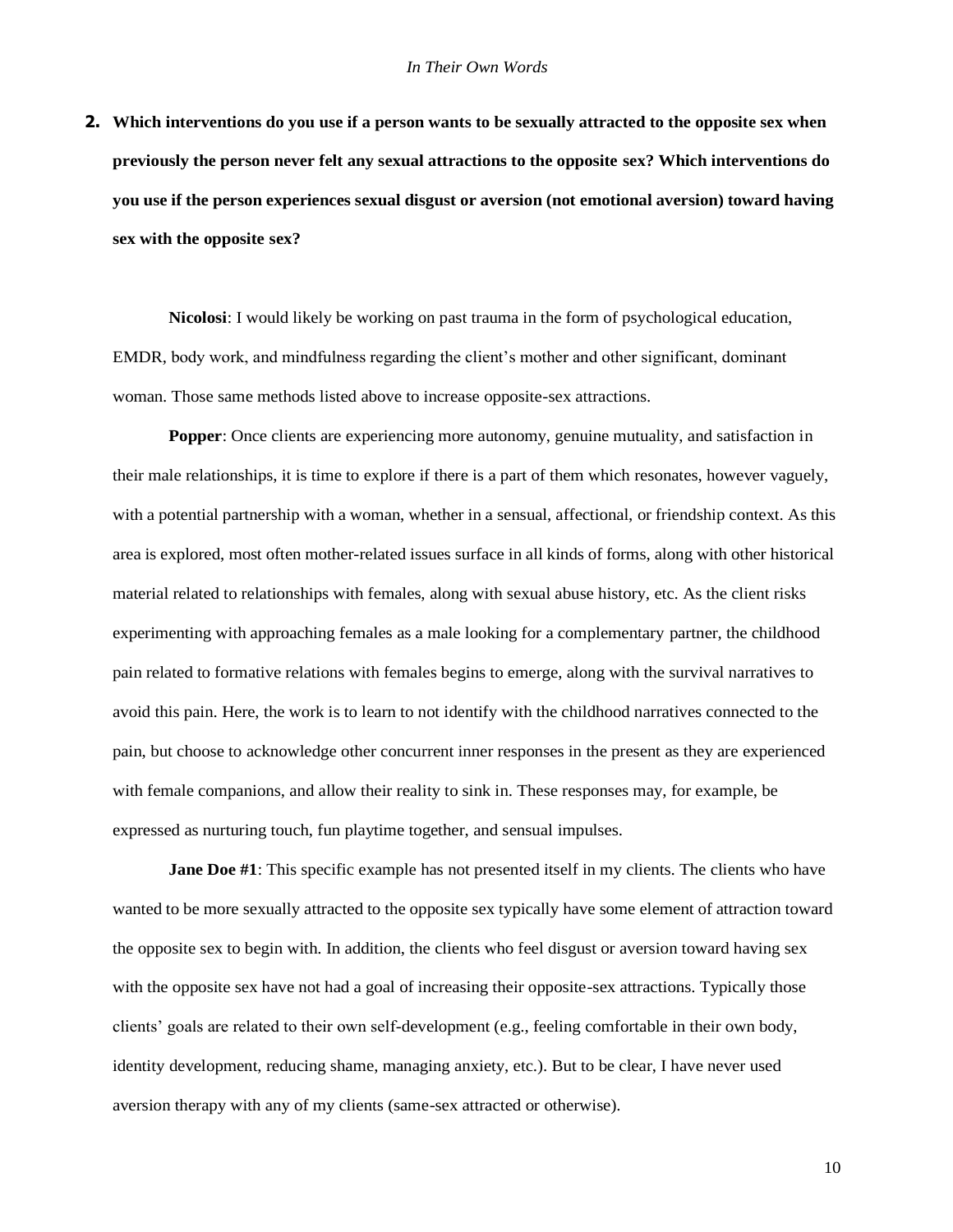**John Doe #1**: In these cases I will do EMDR around a woman the man would like to feel an attraction towards. The themes that usually emerge from these sessions revolve around feeling insufficient in the eyes of a woman. This sometimes leads to EMDR around past memories where these beliefs took root.

**Davidson**: I would work to understand the depth and nature of the aversion and understand the nature of the aversion and the extent to which it is emotional. I would be more comfortable in working with the emotional aversion. Regarding the physical aversion, I would check the age-appropriateness of any events that had contributed to or were associated with the aversion's beginning. Exposure of postpubescent "sex education" materials to pre-pubescent children might be an issue. I would check the safety measures that might need to be in place to address this—is there a supportive opposite-sex partner who might work with this in terms of incremental exposure to areas that the client is averse to. Psychodrama is useful in symbolizing areas that are distasteful and can be instructive through the stepping in and out of any action to mark what the client brings out.

**Hallman**: I do not utilize interventions to "make a woman" feel attracted to men. Frankly, most women I work with have no interest in being with a man. They simply long to live a fulfilling life as a single, strong, and centered woman or to be in a healthy same-sex relationship that is not fraught with emotional dependency. Obviously for the latter group, some shift in their religious beliefs surrounding homosexuality has usually occurred.

Some of my clients, however, present as more bisexual. They have experienced attraction to men in the past or even currently. Yet many of these women have nevertheless been solely sexually active with women. They therefore lack the opportunities and experiences in relating to men romantically and sexually. These women often do request to work through the obstacles that might prevent the openness to and cultivation of long-term relationships with men. This might include (1) challenging negative core beliefs, such as "Men only want one thing," or "No man will ever want to be with me"; (2) challenging any fears associated with intimacy with men that may have been learned or formed out of past disappointments; (3) healing from past trauma that involved men; or (4) dealing with her sense of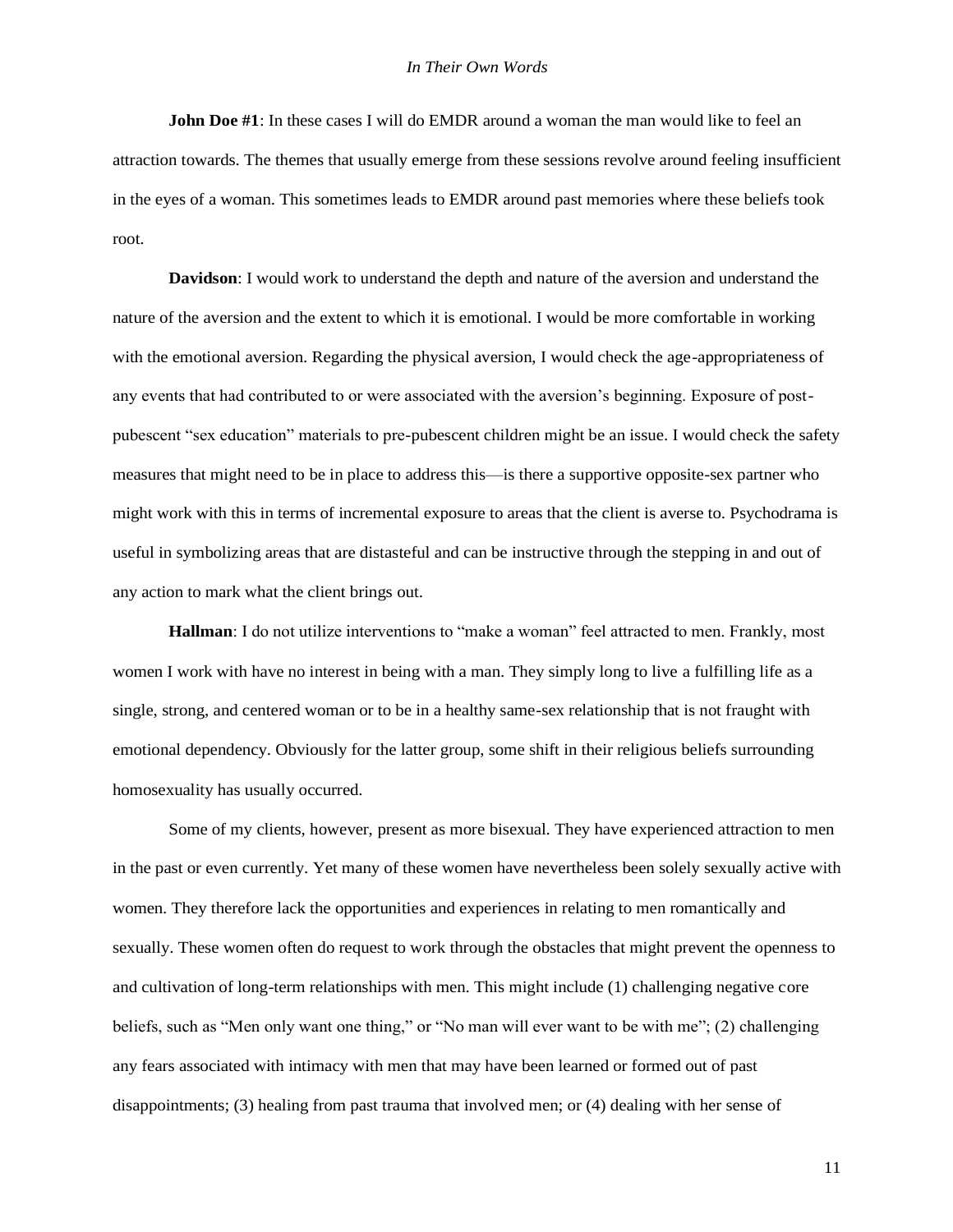immaturity in terms of relating with men romantically (such as recognizing social cues or knowing how to do the flirtation dance).

In summary, therapy is not so much directed towards attempting to instill something new into the client, but is directed towards resolving or reframing potential obstacles or restrictions that prevent the client from reaching her goals for personal growth, development, and expansion of her personhood, as well as the full expression and manifestation of all aspects of her true and unique self.

**Pickup**: I use the same interventions as I noted for the first question. To date, every client who wants this therapy has discovered that their non-attractions to the opposite sex are "hiding" earlier trauma to their gender identity. So, we work on the fulfillment or healing of their gender identity, which results in their reports of how good it feels to be authentic and whole in their own gender. When my clients feel their own wholeness, and when they feel complementarianism with the opposite sex, these clients report a development of sexual attractions to the opposite sex. This does not always happen. Some men are very happy living an authentic life without moving on to women. For those that feel disgust, I have always discovered an underlying, frequently unconscious, issue with the opposite sex from childhood. Psychodynamically, we work on resolving this issue so that the disgust can resolve itself automatically.

**Pela**: As to the first part of the question, I am very skeptical of this story—"I have never had sexual attraction to the opposite sex." In fact, I'm skeptical of any "never" or "always" narrative. Again, using a Narrative Therapy protocol, I look for unique outcomes (this would take place later in the therapy process). Generally, this process of looking for incidents of OSA is preceded by empowering the client over the limited introjected cultural narrative that they have come to therapy with—the story that SSA is who they are, etc., and by that time there is less of an investment in maintaining the "I have never. . ." story. They don't need it to maintain their core identity if SSA has been successfully externalized. As an aside, I have at times discovered that a Hollywood-style story of what attraction to the opposite sex looks like has limited their "seeing." If we look outside of that limiting, shallow paradigm, the story of attraction to the opposite sex will have room to emerge in their lives.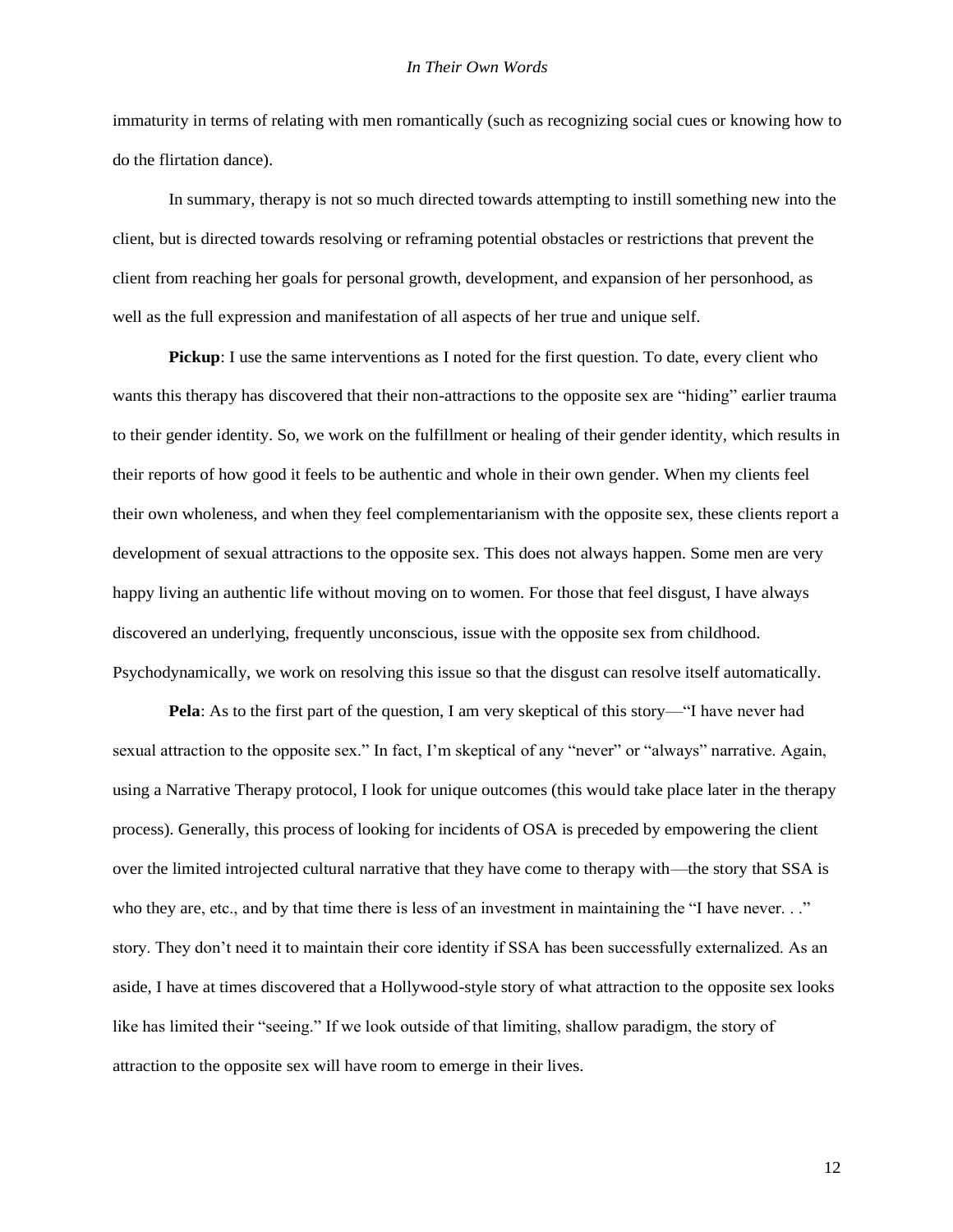Regarding the second part of the question, this protocol assumes the client's desire to overcome the disgust and aversion. The client will first need to clarify the values/beliefs and desires at the heart of the choice to attempt to overcome these experiences. Congruent with Narrative Therapy, discovering the story around the disgust and aversion is an essential first step. A common theme that I have found for women who experience disgust and aversion related to opposite-sex sex is previous experiences of sexual abuse from a man, or witnessing their mothers' abuse. They have often witnessed or experienced suppression, degradation, and exploitation of women within opposite-sex sexual relationships. Further, parallel stories about women in healthy egalitarian-complementary sexual relationships have been occluded by this dominant oppressive story. In my experience of working with women, emotional and physical attraction are strongly synthesized; so, I believe helping them find exceptions to their stories about male-female emotional/romantic relationships is helpful in addressing the disgust/aversion. They may also be able to identify times when they were not disgusted by the thought of sex with a man. As mentioned earlier, the process of accepting these exceptions to their story usually comes later in therapy after their identity is no longer overwhelmed by the oppressive story that they are their erotic attractions.

**John Doe** #2: My answer is the same as the one I gave for the first question.

### **3. What are the theoretical assumptions underlying the aboveinterventions?**

**Nicolosi**: Homosexuality is a symptom of past shame trauma regarding one's gender. The result is a fear of actualizing the client's natural assertion that includes gender expression.

**Popper**: Accepting without shame that to a greater or lesser degree, we all carry residues of our childhood pain and the connected narratives inside of us. We often react to situations in the present identifying with those childhood narratives, which back then assured our survival, but in the present do not allow us to experience life as it is happening to us. And learning to not go along with the default identifications with the childhood survival narratives, but to identify with the adult experience and perspective, in which we exist as separate, autonomous human beings with our own thoughts, feelings,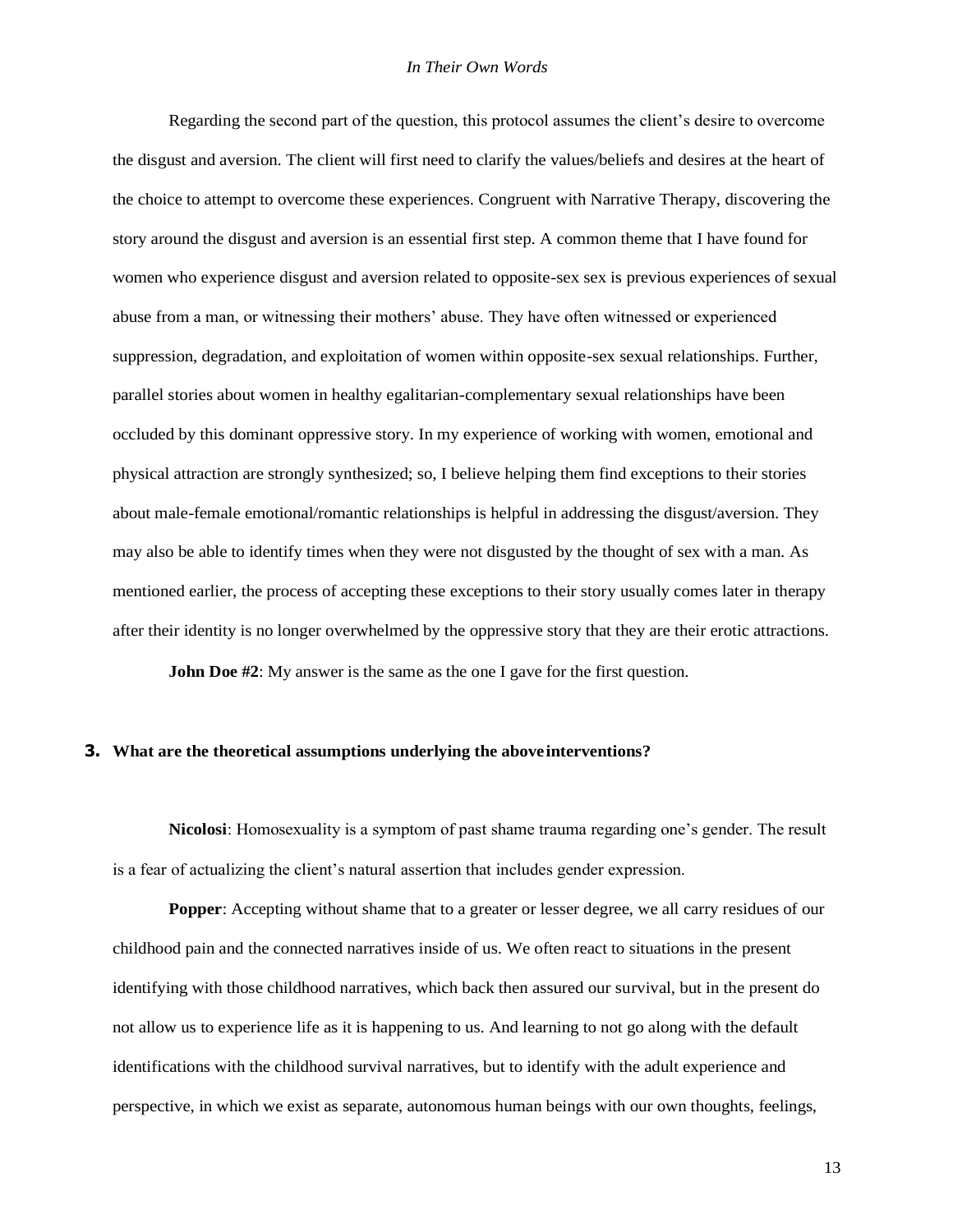and desires that need to be heard and respected too. As I stated above, folks who are ambivalent about their SSA and look for help towards reaching a capacity towards a more complementary relationship with a female, usually show the residues of childhood issues, which they coped with through developing dependent personality characteristics. I have not mentioned that many of these folks also exhibit an inborn temperamental baseline of great sensitivity, which reduces their chances of thriving in typical culturally defined maleness, which often is judged by their fathers and peers, contributing to their childhood issues.

**Jane Doe #1**: I'm guided by the ethical ideals of respecting my client's autonomy and avoiding imposing my values on them. I assume that I don't know what is best for the client, but that they have to figure that out for themselves. I also assume that my pressuring them in one direction or another (e.g., to reduce or affirm their same-sex sexuality) is not helpful. Some interventions are based on the research that's been done on sexual identity development and the various stages that sexual minorities commonly progress through, and how some individuals disidentify with a gay identity. I use a cognitive model of shame (though my interventions for shame address emotions, relationships, and behaviors as well). One assumption I have (that seems backed by research) is that shame is not only caused by sexual stigma, but may be present prior to experiencing sexual minority stress.

My theoretical assumptions include the understanding that humans are relational at their core and that in order to endure suffering, a network of support is necessary. I also understand the need for similar others, which can be difficult when the similarity is hidden. I also understand that my client's sexuality is housed within their relationality, and often addressing relational deficits (if present) can be helpful.

**John Doe #1**: Mainly, that homosexuality is a reaction to feeling disconnected from men. It is not a sexual problem but a developmental one. It represents the symptom of some other underlying condition. However, each story is a little bit different.

**Davidson**: My basis is psychodrama psychotherapy, by which I understand that the Director (therapist) plays a facilitative role to assist the client (in contract) to work on specific areas of concern. The action of working through alternative responses, reworking scenes (perhaps of traumatic experience where appropriate) making use of role play, role reversal, spiraling, mirroring (travelling backwards or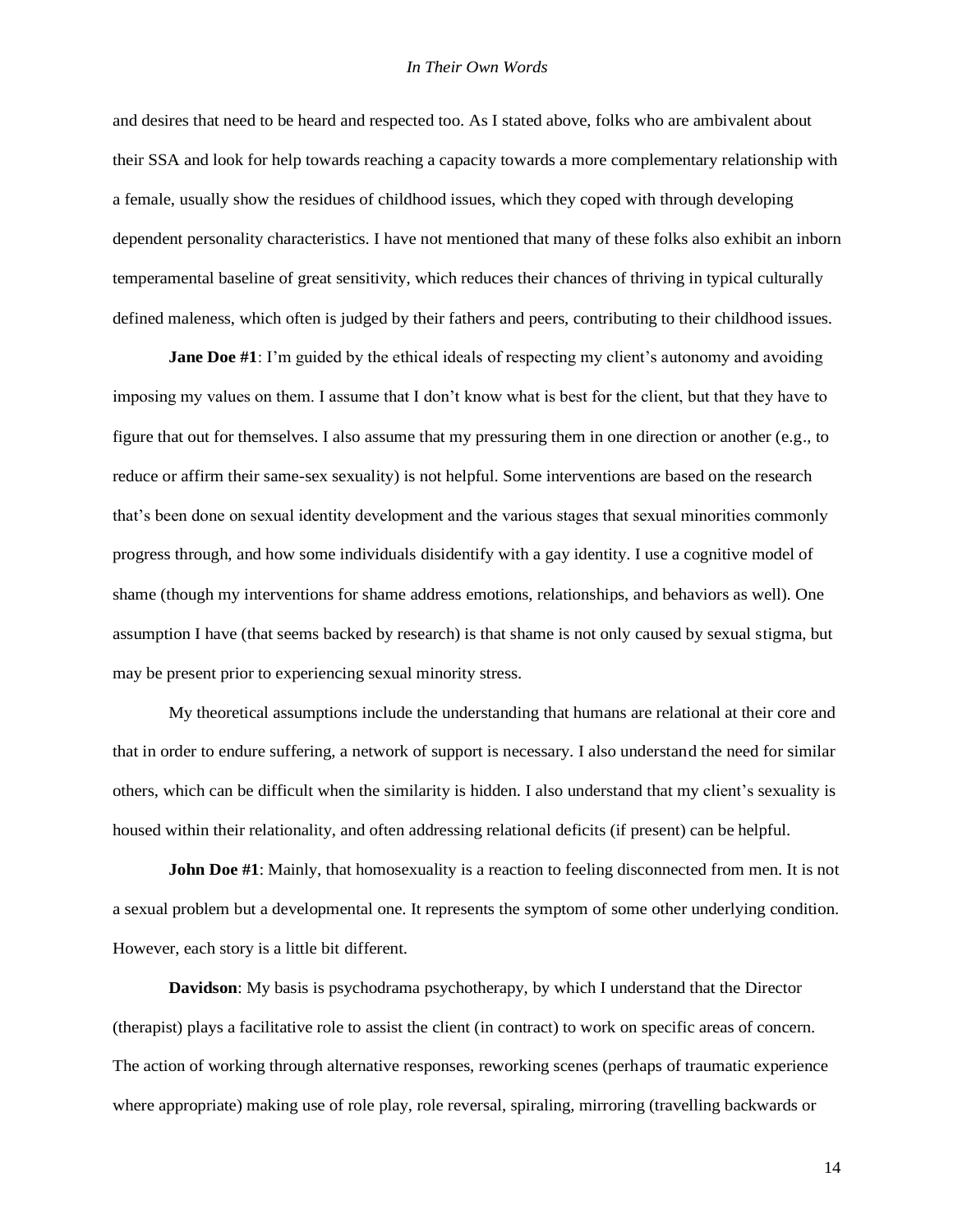### *In Their Own Words*

forwards in time) can be helpful in concretizing the work. Making use of the group strength where possible and identifying the "tele" (i.e., the rapport) operating between participants can be helpful.

**Hallman**: I operate from a psychodynamic approach attempting to honor all aspects of a client's personhood, experiences, and autonomy and self-determination. I am supremely client-centered. For clients who continue to remain in the tension of same-sex sexuality and conservative religious beliefs, this is not an easy task. Both the client's sexuality and religion must be honored and validated. I aim to reduce the shame and guilt that may be promulgated by either or both of these important aspects of a woman's life. There is no shame in having same-sex attraction, and there is no shame in holding to a conservative religious ethic. Shame tends to fragment a woman's sense of self. Most of my clients are looking for an integrated sense of self, even in light of the tension between their sexuality and religion. To honor my clients' goals in this regard, therapy, at its core, must be seeped in empathy. Empathy is what can shift a shame-based identity and provide the basis for an identity founded on worth and a sense of belonging. I therefore operate from a deeply attuned, empathic, and compassionate stance in an effort to provide a safe environment in which my clients can freely explore, question, challenge, grow, experiment, and apprehend the life that they can equally enjoy and celebrate before God.

**Pickup**: There are no a priori assumptions by my therapy. However, every client who wants change therapy reports two basic assumptions. First, they do not believe they were born gay. Second, they believe there were traumatic causes of their homosexual feelings originating in childhood that are centered on severe gender identity inferiority and severely unmet needs for love, affection, affirmation, and approval by major same-sex role models. With these assumptions, psychodynamic techniques reveal the truth of these wounds since they automatically come up as clients are relieved of their repression of trauma. Affect interventions, which can be a psychodynamic tool, give rise to the grief, anger, and inferiority that they discover are below their homoerotic attractions. These assumptions lead to one of the primary principles of Reparative Therapy, which is to resolve and get rid of any shame for having homosexual feelings.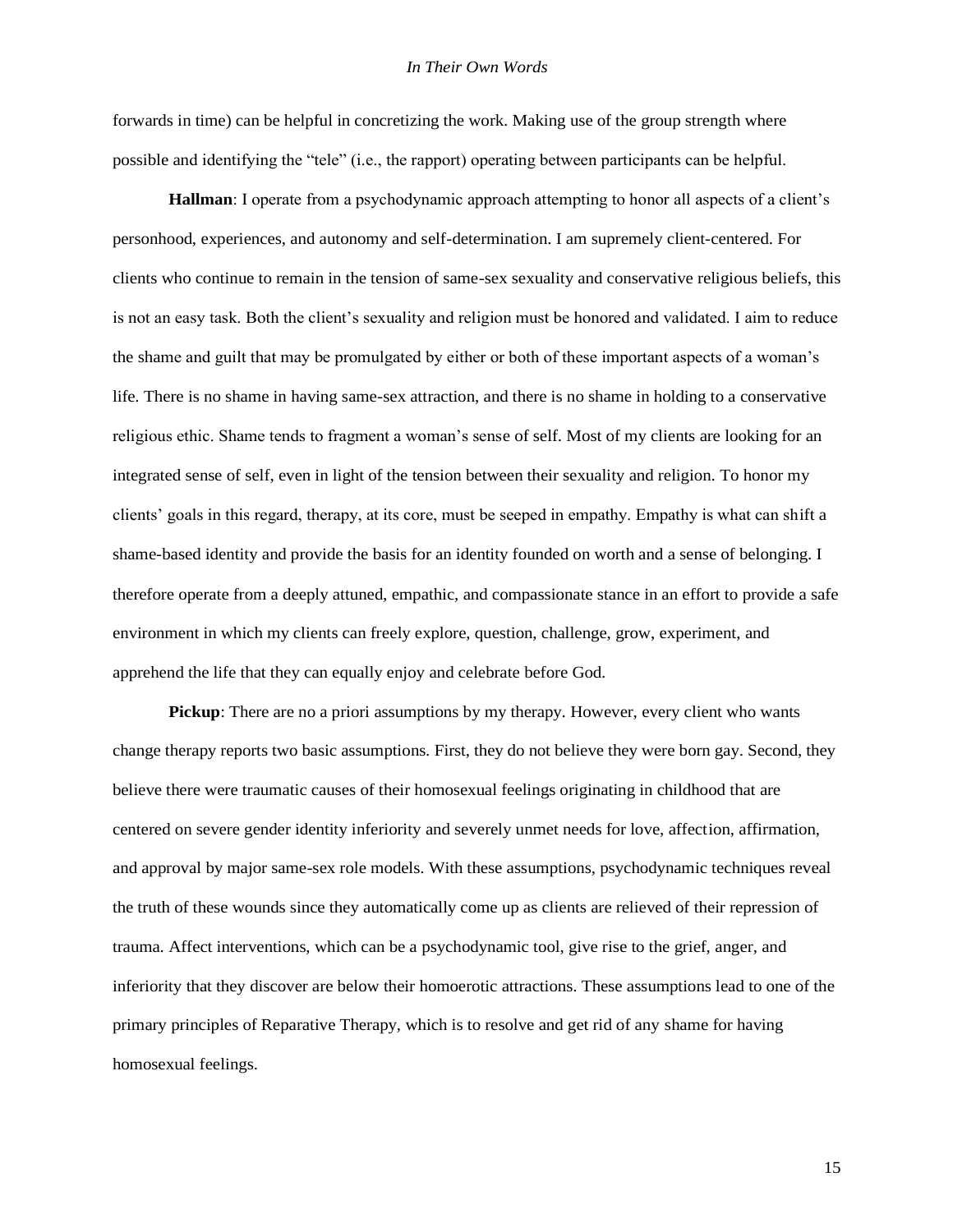**Pela**: I think I have articulated these assumptions throughout the questionnaire because I believe that good therapeutic interventions are inextricably connected to the theoretical assumptions of the originating theory, and these assumptions should be identifiable throughout the therapeutic process. However, a couple of additional points may be helpful to provide a broader foundation. Narrative Therapy holds to a collaborative approach where the clients determine their goals. The therapist's knowledge does not trump the client's—rather, they come together and share their views of the problem, checking out the saliency of their views for the other, each step of the way. In direct contrast to Narrative practice is the common formulaic response, as revealed in LGBT clinical literature, of assuming and subsequently projecting "internalized homophobia" onto the client as the probable explanation for her distress.

Another assumption is the belief that individuals often accept stories about themselves that others have told them along the way—stories are created in community—in relationship. Especially when individuals are hurt, vulnerable, or confused, they gravitate to cultural stories to find anchors—but these stories are sometimes limiting and are sometimes in conflict with the client's values and beliefs. Narrative Therapy seeks to help the client to become identity-congruent with their beliefs and values and allows them to question the often limiting assumptions posed by the stories that they have adopted.

Narrative Therapy is built on a social constructionist theory and fits well with Michel Foucault's understanding of the dangers of allowing our sexual experiences (attractions, desires, behaviors, thoughts) to become our identity. The reduction of our identity to support any cultural narrative limits the richness of the individual's narrative and limits their options to live a life according their preferred values.

**John Doe #2**: SSA, like OSA, are bio-psycho-social phenomena, which are learned. People choose whether, when, and how to gratify both same-sex and opposite-sex attractions. The gratification of such desires leads to their being strengthened and to their recurring more often. Abstinence, self-assertion, and working on "core issues" help a person manage or otherwise resolve unwanted SSA, as well as problematic OSA.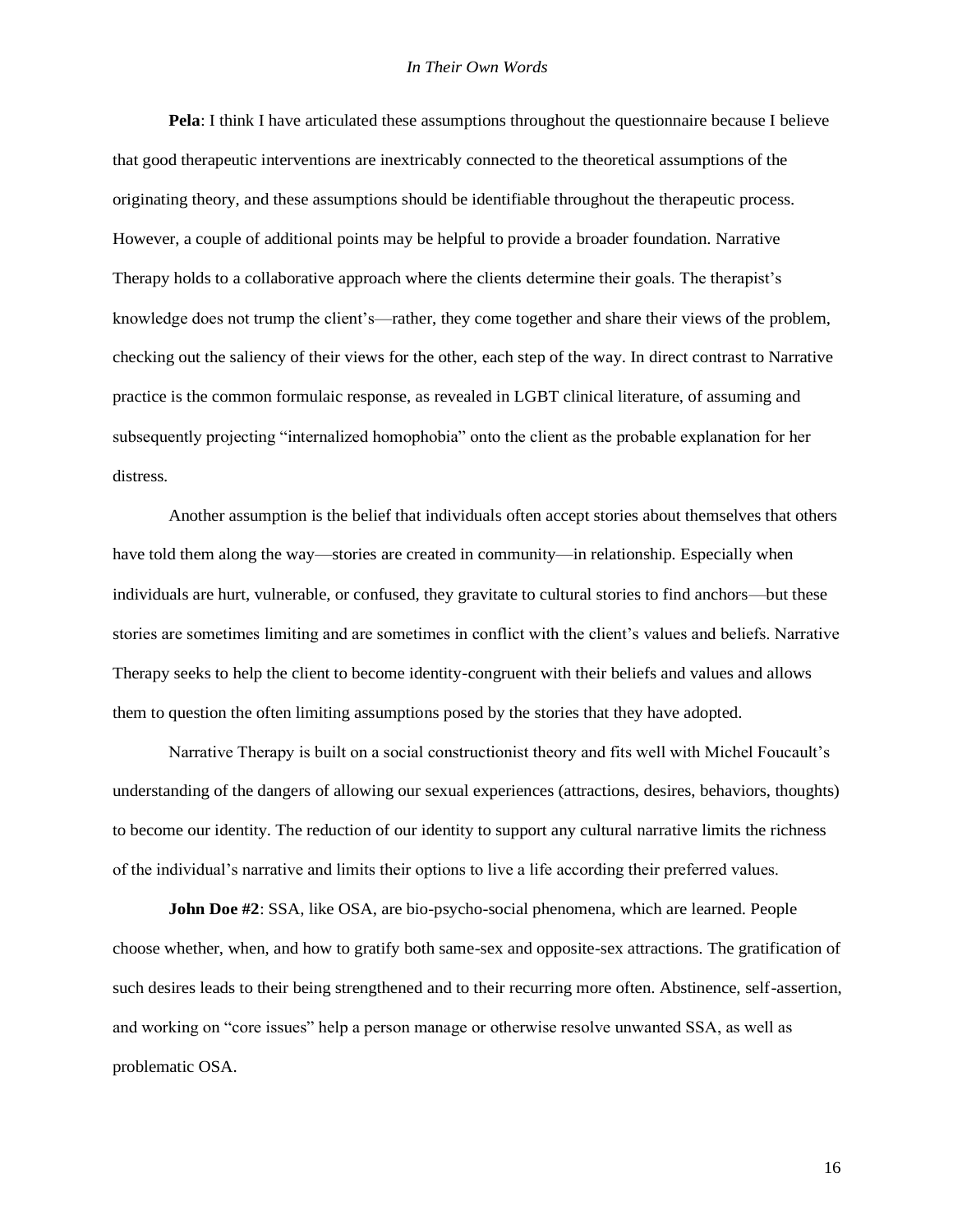**4. How do you account for the reports of specific harms found in the research literature, including reports of misrepresenting themselves, by some consumers who have attempted to change their sexual orientation?**

**Nicolosi**: To date there has not been a systematic assessment of harm other than individual reports, which are mostly unsubstantiated.

**Popper**: There is subjective experience of harm in any form of therapy, especially when the hoped-for goals of the therapy are not accomplished to the client's expectations. That is why according to ethical practice, change is not promised to SSA clients who come to explore the possibility of change for themselves. Since some people do change after exploring childhood issues, like the ones mentioned above, my contract with the client is that as you, the beginning client, walk this journey out with me you will see for yourself how much change, if any, is possible for you.

**Jane Doe #1**: I am familiar with several studies regarding the specific harms found in scientific literature. Some articles have found evidence of possible harm, other articles concluded that there wasn't an inherent harm based on attempting sexual orientation change. I am also familiar with an article attempting to show harm that was done in this type of work, but the authors then had to change the intended title/focus of the article, because they did not find the harm they thought they would find, and in fact, some participants gained benefits from the therapy. Finally, I am familiar with the risks of psychotherapy as a general practice and from my understanding of the "specific harms" found in the research literature, I understand them to be not wholly different.

In order to minimize the risk of harm, I follow suggestions offered in research literature, such as advanced informed consent, addressing motivations for attempting to change one's experience of their sexual orientation (particularly shame-based motivations), and assisting clients in areas that are more amenable to change, such as sexual identity. I work hard on not imposing my own beliefs on my clients and stay attuned with his or her experience so I can be sensitive to what it is they desire.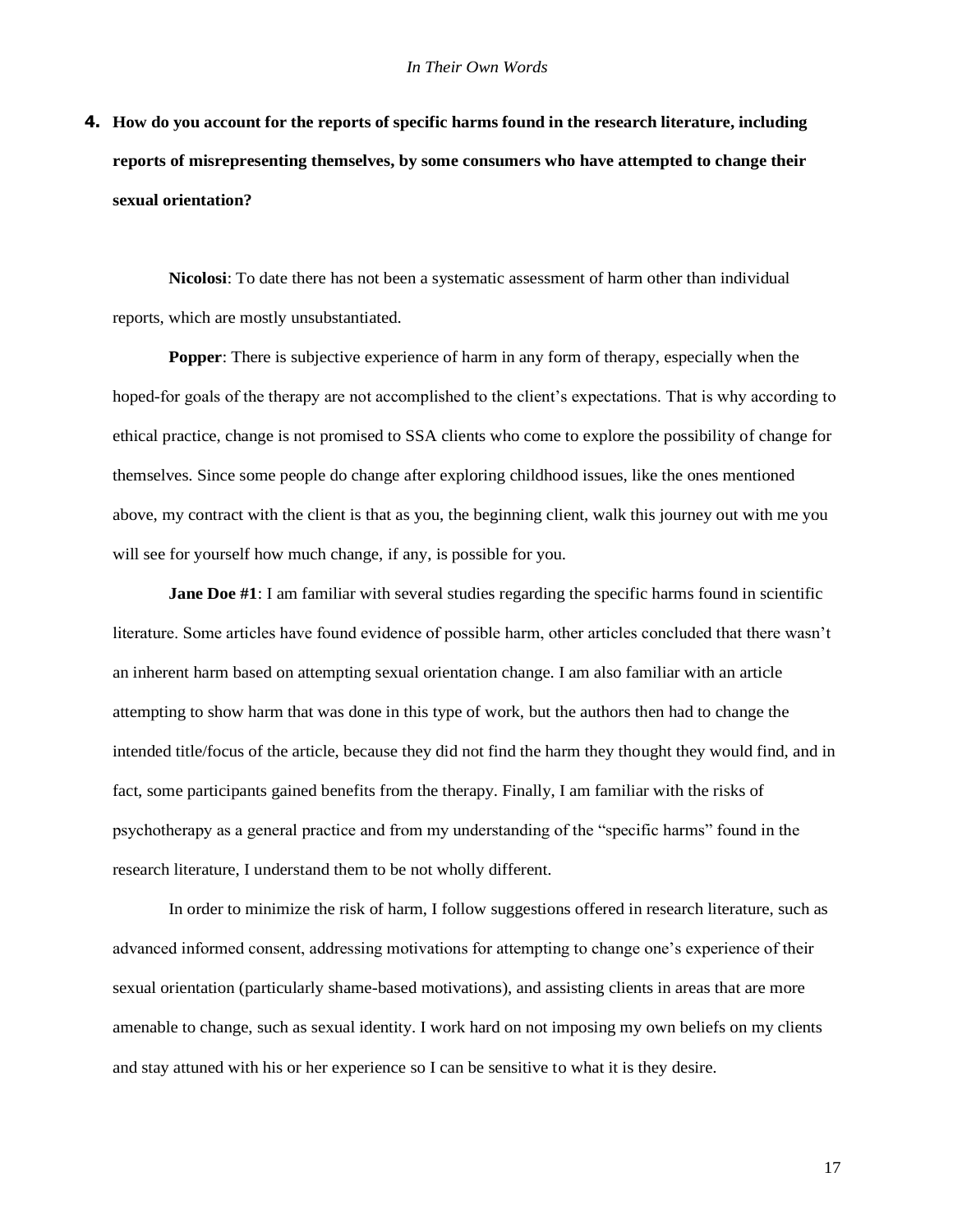As far as misrepresentation, I am sorry for the fact that people have felt pressure to present themselves in a way that is not authentic to their true experience. In general, authors frequently suggest that prevalence figures for all conditions are underestimated because people do not report their true experience. Misrepresentations are common phenomena for humans, and not limited to studies on sexual minorities. I also wonder if the questions posed by scientists have not been broad enough to encompass the full experience of a person's sexuality, which has been shown to be incredibly complex (e.g., not limited to physical attractions) and fluid over time for many individuals. This may account for some of what is termed here as "misrepresentations."

**John Doe #1**: There is an agenda in the psychological community to prove that this therapy is harmful. My experience has been that this therapy is not more harmful than any other sound psychological treatment. The psychological community has published numerous studies endorsing gay affirmative therapy with few participants, less than reliable sampling procedures, and data based on retrospective self-reports. However, those studying the possibility of change have to comply with the most rigorous standards, and even then, most likely face rejection of their submission in any event.

When someone comes to us in tremendous pain, as is the case with SSA, our natural inclination as well-intentioned therapists is to want to take that pain away. It is crucial that despite their urgency for help, we do not commit to things that we cannot reasonably give them. We cannot say we can definitely take it away. (I don't!) Also, many who are desperately seeking relief may only be willing to accept 100% total change and may want it so badly that they almost hear their therapist promise it. We must get the client's advanced informed consent to therapy where we tell them the potential risks and benefits involved as we should ethically do with any other therapy we perform.

**Davidson**: If this was raised in therapy, I would spend time looking at the research. So if it's the recurring Shidlo and Schroeder (2002) reference, I'd look at the internal stated limitations of the piece that are often ignored, and also the nature of the population group sampled—the way it was selected; I'd point out the statistical anomalies of the piece that indicate people were actually helped on average by the therapy that is in question in terms of a sense of connection and well-being.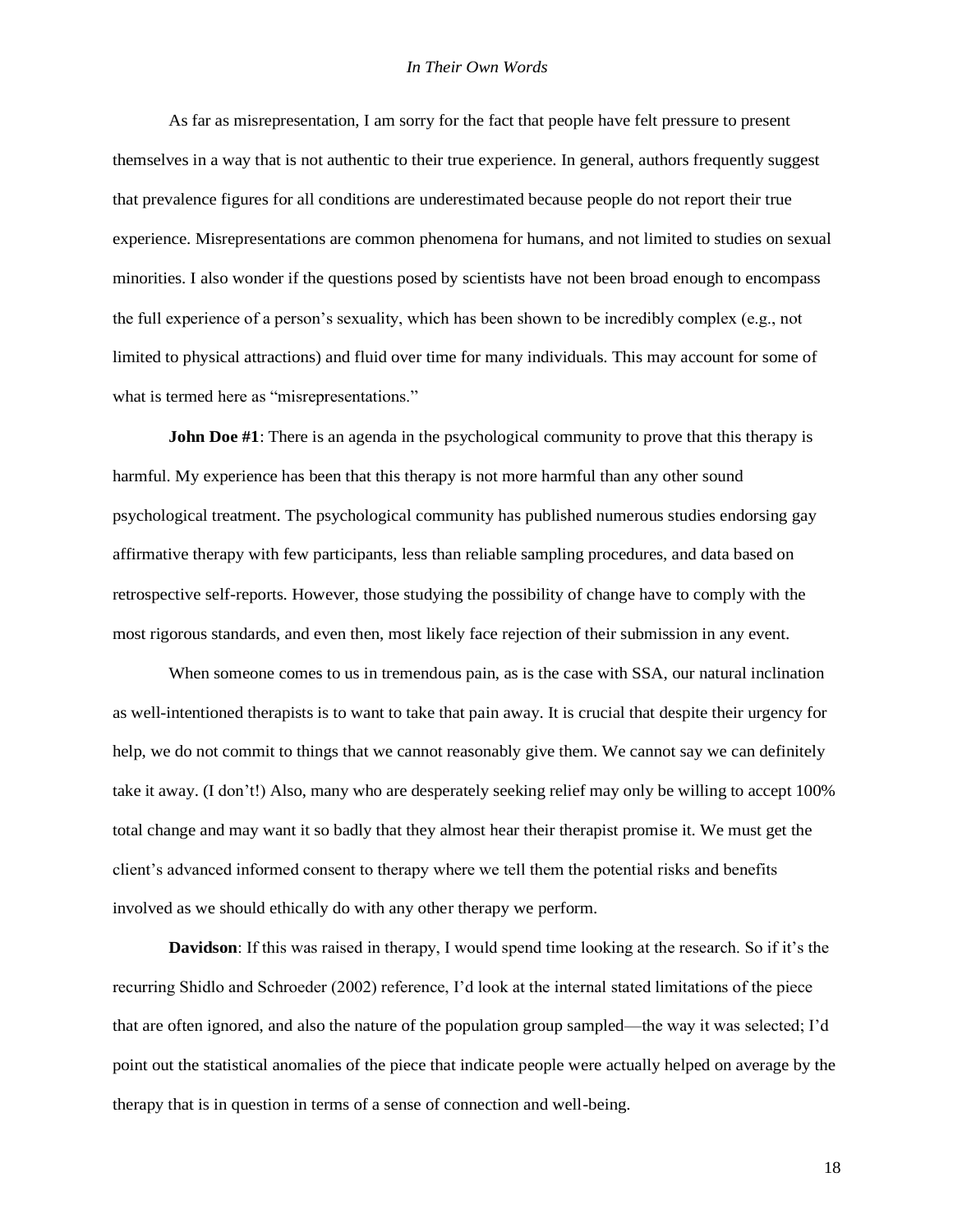**Hallman**: I have never ever supported the sensationalized claim that "Anyone can or should try to change their sexual orientation." This indeed is false advertising. I have been aware of some misinformed therapists making this claim to unsuspecting and vulnerable clients. This clearly can be very damaging and, I would suspect, has done great harm to folks. I am very frank in communicating to clients who initially come to me to "change" their sexual orientation. I say very plainly that I do not know *how* to do such a thing but that I can offer a safe place in which they can explore *why* they want to change or engage in standard psychotherapy for the many factors that are present in their life that might be adding to the stress or felt urgency to "change" their sexual orientation.

Over the years, I am also aware that some clients maintained a secret hope that their sexual orientation would "change," even after requesting and setting their goals to stabilize their internal world, understand their sexual attractions and same-sex relationships (meaning making), work on their lives in terms of broader issues or past trauma, establish a primary identity based on their belovedness and unique self versus their sexuality, understand themselves as a unique and special women, challenge their religious beliefs, or establish safe and healthy community, etc. Some have shared their disappointment with me, and while not claiming they were directly harmed by me, they nevertheless still experienced sentiments of harm due to their powerful disillusionment and questioning of the time and money spent in therapy. In other words, these clients were not necessarily harmed by false advertising or any direct therapeutic attempt to "change" their sexual orientation, but by an often held unconscious hope that "change" would happen. Nevertheless, this harm is still real and concerning.

**Pickup**: Who does this mean, "misrepresenting themselves"? Does this refer to the client or the therapist? In my experience, in reviewing the cases of harm put forth, whether in articles or in testifying before state legislatures, I've found almost all reports of harm come from unlicensed "therapists." To date, all the reports of harm, or extreme harm, such as "labor camps," or shaming episodes have no documentation to back them up. Licensed therapists do not force their views on clients. If the therapist is licensed and well trained, they show all clients unconditional positive regard. I am not aware of any research literature in which a valid study has shown harm. There were studies that obviously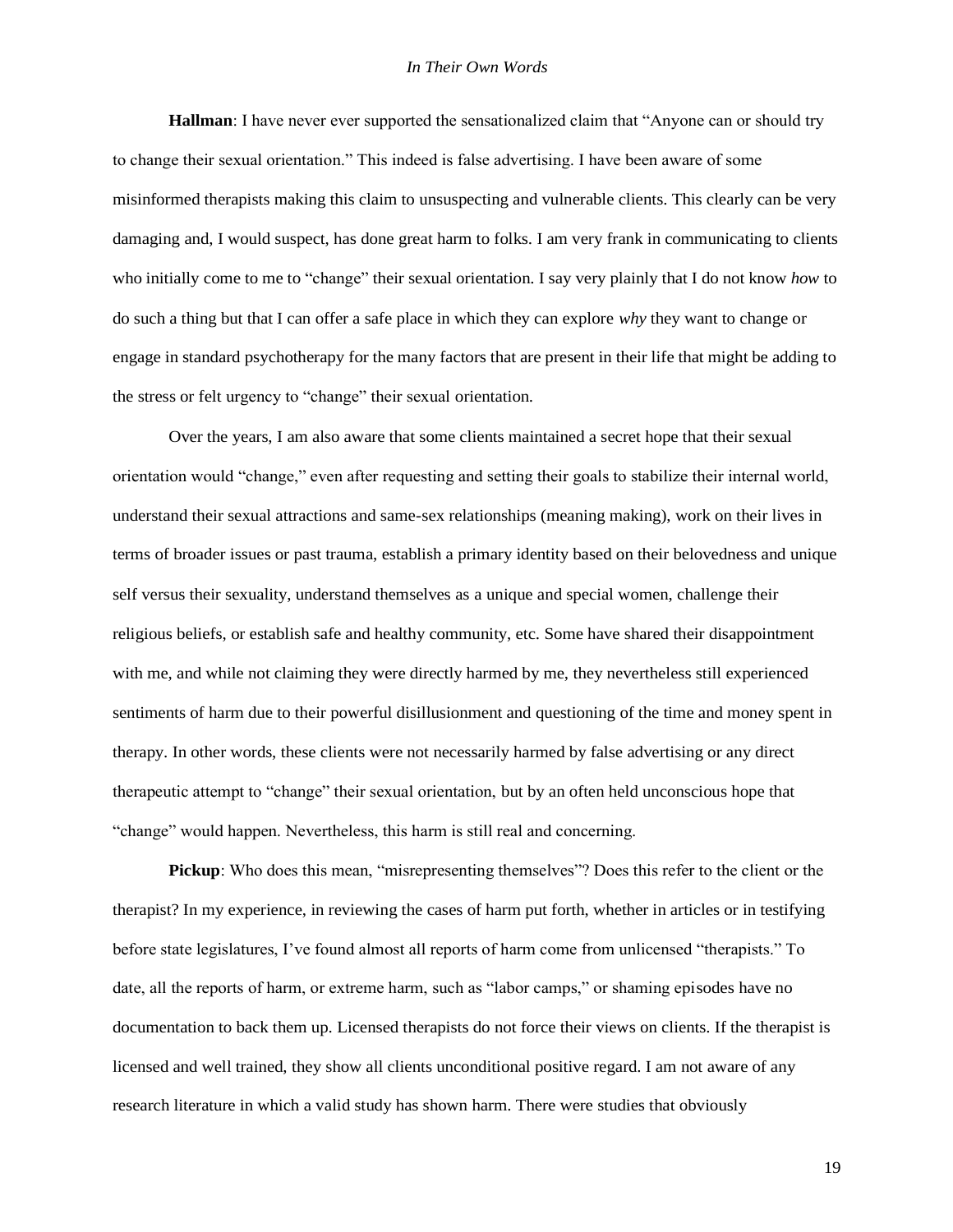demonstrated harm 35–50 years ago, such as electroshock or aversion therapies, but these are long gone. There has not been one ethical complaint to any licensed board concerning SOCE in any state for approximately the last 40 years. The American Psychological Association (2009) reported in their Task Force Report on SOCE that there is no proof of harm in the research literature (pp. 82–83). Also, many of these testimonials of harm are coming from religious "camps," but I have not found documentation of these as well. Other groups, such as men's experiential weekends, do not promise change. They emphasize security in one's own gender and meeting same-sex emotional needs. These men sign release forms as well. Also, if some men decide they are gay and want to pursue that, they are shown compassion and understanding.

**Pela**: Having reviewed the literature extensively as a background for conducting a quantitative, longitudinal, clinical, outcome study, and in agreement with APA (2009) task force report on the topic, I find little to no evidence supporting the contention that people seeking assistance to influence their sexual attractions are harmed by professional psychotherapy more than the general psychotherapy population. On the contrary, the research that I am conducting demonstrates that the reduction in suicidality, depression, and anxiety is statistically significant when men seek psychotherapeutic support for distress related to their SSA. Their relationships with close family and friends, and functioning in social situations are greatly enhanced while in therapy for their distress.

There is anecdotal evidence that people seeking help to change their SSA from non-professionals can experience deterioration. This is particularly evident when the claims for the possibility of change are exaggerated by the service provider.

**John Doe #2**: First, all approaches to "psychotherapy" for any presenting concerns have been shown to result in "deterioration" or unwanted and uncomfortable—sometimes explicitly "harmful" consequences for *some* clients. Second, reports of harm in the literature typically do not differentiate between professional and non-professional caregivers attempting to help persons with unwanted SSA. I think it is likely that mental health professionals who give appropriate informed consent and use state-ofthe-art psychotherapeutic interventions will not provide care that results in "reports of specific harms." As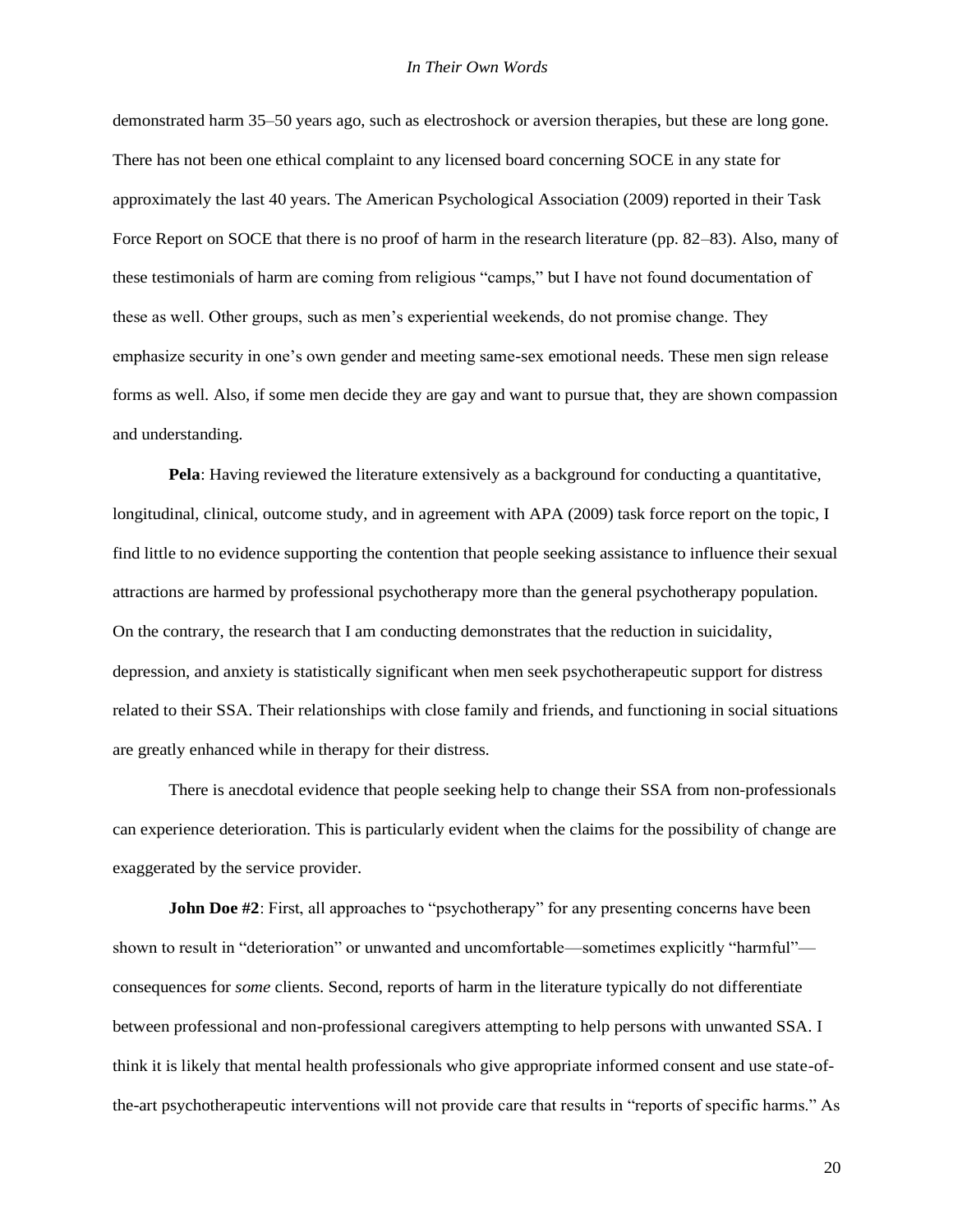with all psychotherapies, some clients may not manage or resolve their difficulties to the extent that they would like to, regardless of their own motivation to change and the skill and experience of their therapist. Also, if clients leave therapy before they reach a clear termination place, they may experience an unfortunate, perhaps avoidable, degree of discomfort as a result.

## 5. How do you assess and treat the effects of minority stress on your clients who are attracted to the **same sex?**

**Nicolosi**: Among the responsibilities of the therapist is to listen to symptoms of stress and assist the client in reducing those stresses. The process of reduction of stress is to determine if they are intrinsic to the condition or if they are an internalized self-criticism from a hostile environment.

**Popper:** I spend a lot of time exploring the motivation of the client for change and whether it is mostly motivated by minority stress or other outside pressure, because those motivational factors (i.e., wanting to move away from pain) do not lead to SSA change through the journey I guide my clients through, at least in my experience. As I stated, above, some part of the client has to resonate a bit with moving toward females for affection, nurturance, and eventually sensual touch. This resonance often appears only after the client has achieved some level of autonomy and the ability to set boundaries for himself.

**Jane Doe #1**: In my advanced informed consent form, I ask the client about their motivations for seeking therapy focused on same-sex sexuality. The responses include elements related to minority stress (such as "lack of social support as an LGBTQ person" and "discrimination"). As the client is willing, we address the nature of these motivations and work to identify what is sexual prejudice. In addition, as the client and I work together, I highlight when minority stress might be a factor in what they are facing.

In terms of treatment, we work to find a supportive community and use psychoeducation to talk about what constitutes safe community. We use cognitive therapy to address cognitive distortions and shame-based beliefs (which often relates to internalized homophobia). Since most of my clients identify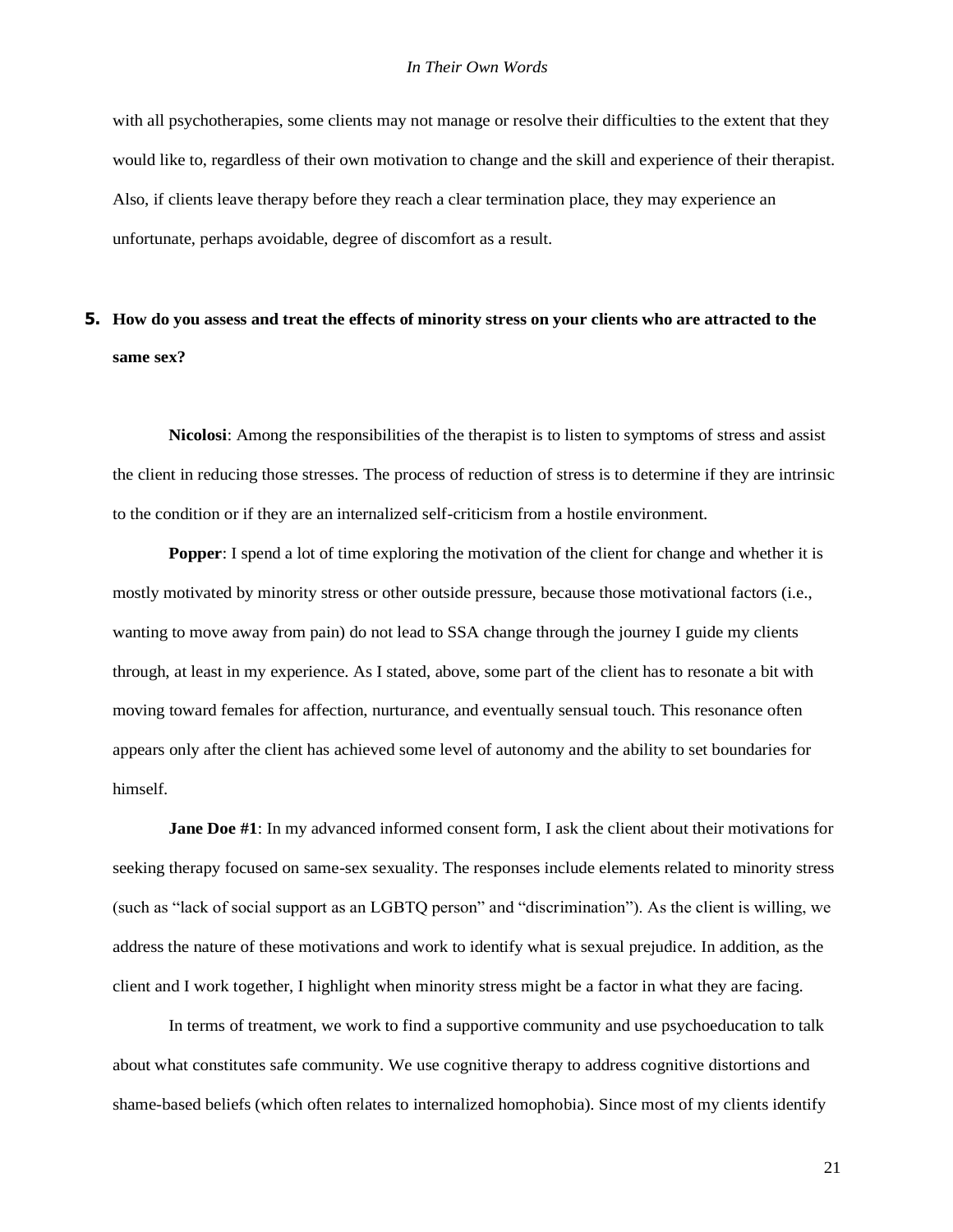### *In Their Own Words*

as spiritual, the client might wish to work on a nuanced spiritual understanding that is more accurate than perhaps he or she had learned earlier in his or her spiritual journey. Grief work and boundaries are common when important, on-going relationships contain elements of sexual prejudice.

**Davidson**: By "minority issues" I am assuming this revolves around prejudice and "homophobia," "xenophobia," or "islamophobia." I try to assist in the process of broadening connections, and encourage the development of skills that might enhance "cross- and inter-cultural competence" by encouraging the client to look at their achievements (in coming to the UK and entering an English language university, for example). I might share some of the findings of the Dutch international business machines (IBM; Hofstede, Pedersen, & Hofstede, 2002) research looking at such things like the differences between "paternal" and "matriarchal" societies, monochrons and polychrons; societies that value "text" and those that don't—how the interface between different hierarchies relate to different cultures coming into focus. Several short papers I wrote around this for university teachers are still helpful to me—on culture shock, etc.

[\(http://www.nottingham.ac.uk/pesl/internationalisation/documents/\).](http://www.nottingham.ac.uk/pesl/internationalisation/documents/))

**Hallman**: This is a significant focus of my therapy. However, many of my clients find it hard to face the difficult realities that are often presented within their Christian families, churches, communities, and sacred scriptures. It requires patience and acceptance to provide the time and space for a woman to admit to her disappointment and hurt surrounding experiences involving discrimination, moralizing, legalism, rejection, isolation, stigmatization, or victimization from the hands of Christians. Therefore, while I may intentionally direct a client into these discussions, I honor her ability to articulate, process, and integrate these difficult aspects of her world and experience. These experiences obviously trigger shame (and fear), so simultaneous shame-related work must be undertaken while these realities are discussed. Many of these disappointments and experiences must be processed before a woman is able to make a fully informed choice on how to move forward with the integration of her sexuality and religious identity. (NOTE: Sadly, it is this type of work that is now carelessly referred to as "reparative or conversion therapy." Just because a client is engaged in long-term therapy and remains in tension between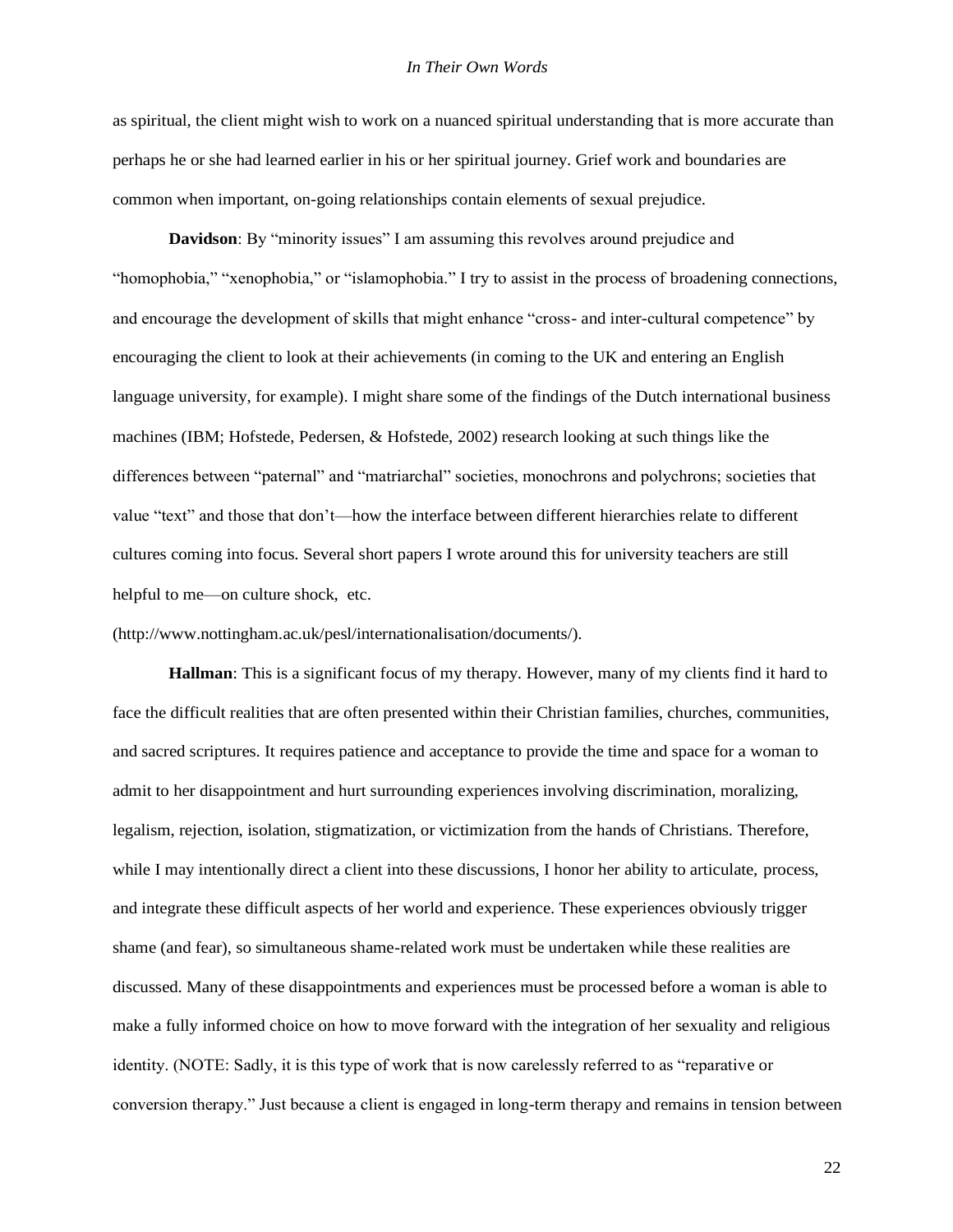her sexuality and religious convictions, they are not necessarily seeking or receiving "reparative therapy.") The specific terms, such as heterosexism, internalized homophobia, sexual stigma, and minority status, are typically too clinical or political for my clients to benefit from; nevertheless, we unpack their meaning and their appearance within their lives.

**Pickup**: If this question means the stress of being treated as a minority, I discover this in the first session when the client has filled out a client history form. I work with these clients to get rid of any feelings or cognition of shame-based messages that have been put onto them by others. I also work with them to build up their self-esteem regardless of what others think about them. I help them to accept themselves for who they truly are (which they define) or for whatever they are feeling.

**Pela**: From my perspective, minority stress is a result of a group of cultural narratives that limit, oppress, and at times promote discrimination and abuse of cultural groups identified as minorities. Cultural narratives of oppression are routinely investigated in Narrative Therapy since these stories are often influential in the development of the clients' personal unhelpful story. Of particular concern regarding the clients that I have collaborated with is the story about "ex-gays." (I do not encourage my clients to identify according to their former or current erotic attractions, but this is an identity that some present with.) This minority group is maligned by everyone from the groups identifying as LGBT activists to Evangelical Christian groups promoting the current narrative that our erotic attractions are a core of our identity and that at best we should seek a celibate lifestyle if we experience SSA. This narrative often goes so far as implying that LGBT-identified people require a different theological system (Gay Theology) to be reached by the Gospel. As far as I am aware, this is the first time a special system of theology has been written for a minority group. The fact that LGBT-identified religious leaders are contributors to the development of the perspective that LGBT-identified people are so different that they need a special theology just for them is astounding.

**John Doe #2:** I ask clients about their presenting concerns. This includes both the internal and external sources, and effects of "minority stress." Sometimes, such incidences prove to be occasions of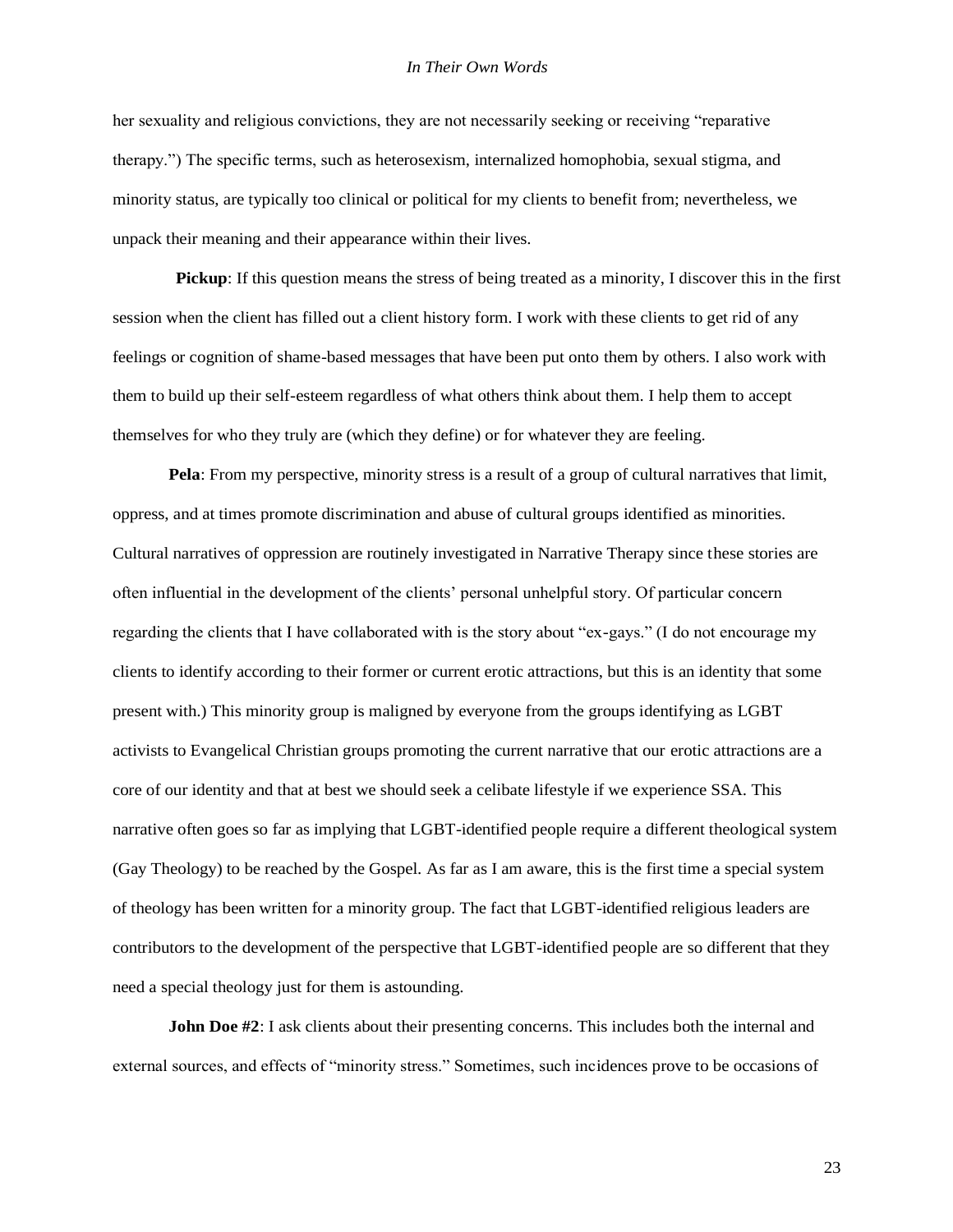traumatic familial and/or peer experiences which are treated as described in my answers to questions 1 and 2 above.

**6. How do you help someone who wants to be celibate and/or married to someone of the opposite sex,**  who has a moderate to high sex drive, but who cannot act on her or his sexual/romantic feelings for **the same sex?**

**Jane Doe #1:** If the person's therapeutic goal is to remain celibate or married to someone of the opposite sex, but they continue to have a moderate to high sex drive towards the same sex, we would follow the interventions recommended in Sexual Identity Therapy. These help a person manage their sexual/romantic feelings in a way that is congruent with their values/goals. As an example, the person would chart the course of their same-sex sexual/romantic feelings in order to understand what influences them (e.g., loneliness, hormonal cycles, physical closeness). Learning what influenced the sexual/romantic feelings can lead the client to ideas of how to address what is going on (if possible). Another angle is to help the client normalize this experience, and help them find others who experience similar struggles (gay or straight).

Of note, one of my clients that fits this description found that being on a particular birth control pill tempered her moderate to high sex drive (she believed it was due to the shift in hormones). This is not something I recommend to other clients, but it caught my attention.

**John Doe #1**: Living with competing feelings is actually a good thing. It's called life. Diabetics have to make difficult choices when they look at a nice sugary danish. They have competing conflicting feelings, and they need to make a hard choice. It tastes good, but it's not good for them. And they have to choose whether they will make a decision from a place of strength or weakness. And life is full of these moment-to-moment decisions. I have a couple of hours: Do I spend time at work or with my kids? Should I choose the more fulfilling job with less money or go for the better paying but less meaningful position? As psychologists, sure, we try to minimize the intensity of these conflicts, but not to eradicate them. This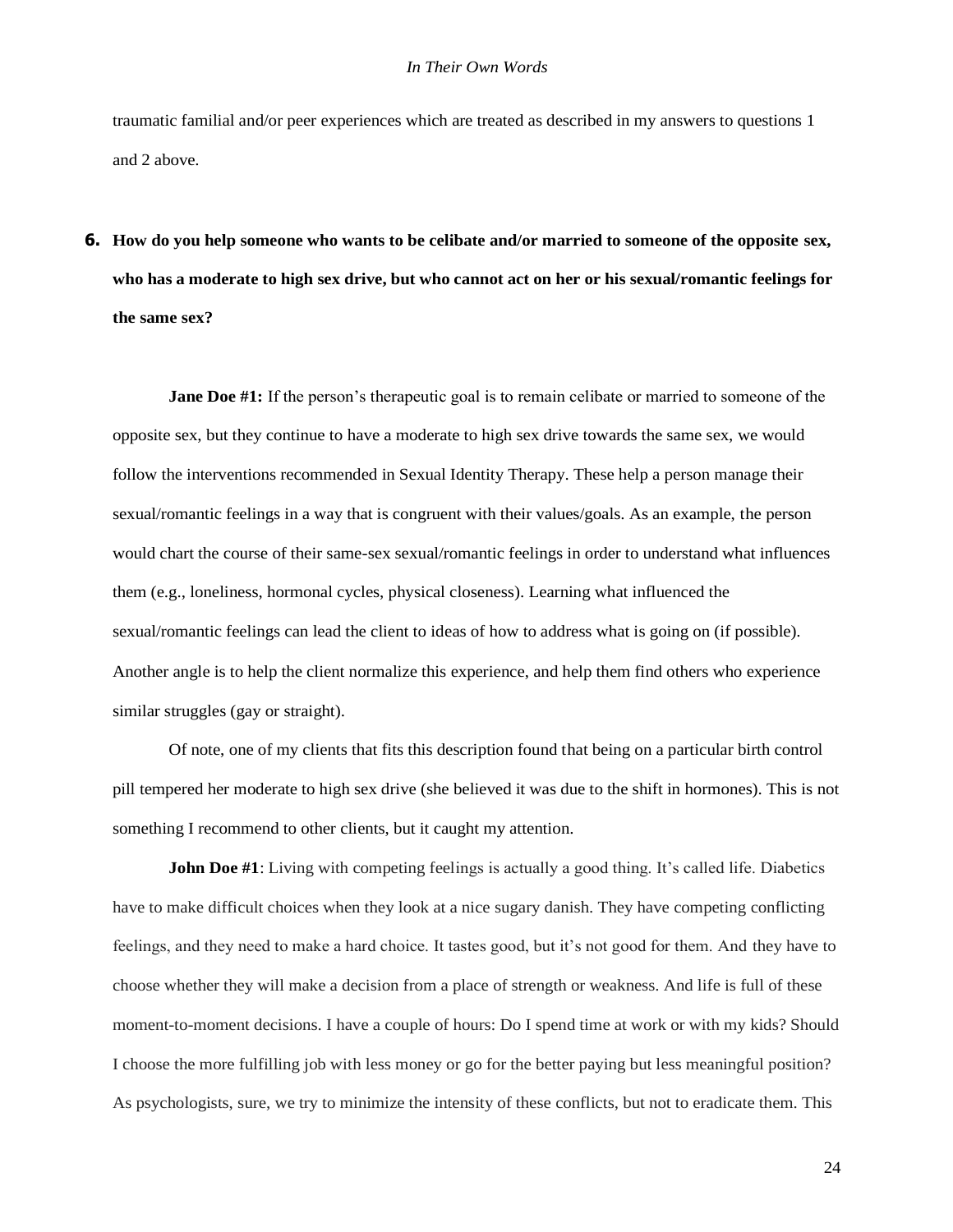is because we realize that conflicts can't always be eradicated. We recognize that conflicts are a healthy albeit painful—part of life, essential for personal growth. What does any therapy purport to do anyway? In this therapy, we help men who have chosen to work on their SSA, reduce it when they can, and live happily—happily and in integrity with their values, and yes, even if that means navigating competing—at times powerful—feelings in their life. After all, that would mean we help people deal with conflicts. We help people deal with life.

I will encourage people to meet their needs for same-sex connection in healthy ways, such as non-sexual intimacy with other men. This looks different to different men but often team sports can be beneficial, or taking the risk of disclosing something personal to a male friend. It is also important to get the client to become more like his projection, and develop traits that he is attracted to. In other words, become the kind of man he is attracted to. When lust plays a big role, I will also refer to SA programs. SA programs reinforce that sex, unlike food and water, is not a necessity for survival, and that acting out on one's sexual fantasies in the pleasure-saturated world we find ourselves in, is not the recipe for a happy life.

**Davidson**: I would focus on the issue of performance anxiety and look at the cultural shifts that have taken place over the years enhancing the hyper-sexuality of particularly western culture. If the client is an "international" client, we spend time comparing and contrasting "traditional" values with the philosophical position of the current climate in Western Europe. I would make sure that the values towards celibacy or marriage are properly owned by the client and not those of other significant others (siblings, a church, etc.). I would also challenge any spiritual misconceptions of celibacy and distinguish between "chastity" and "celibacy," the latter of which I take in Christian thinking to be an exclusive term relating abstaining (by special giftedness) from complementary opposite-sex monogamous relationships. If the client was not from a faith background, I would work from whatever values framework they presented and look at the design/evolution of male and female. I would also explore the symbolism of erotic love in the spiritual or symbolic world view of the client in front of me.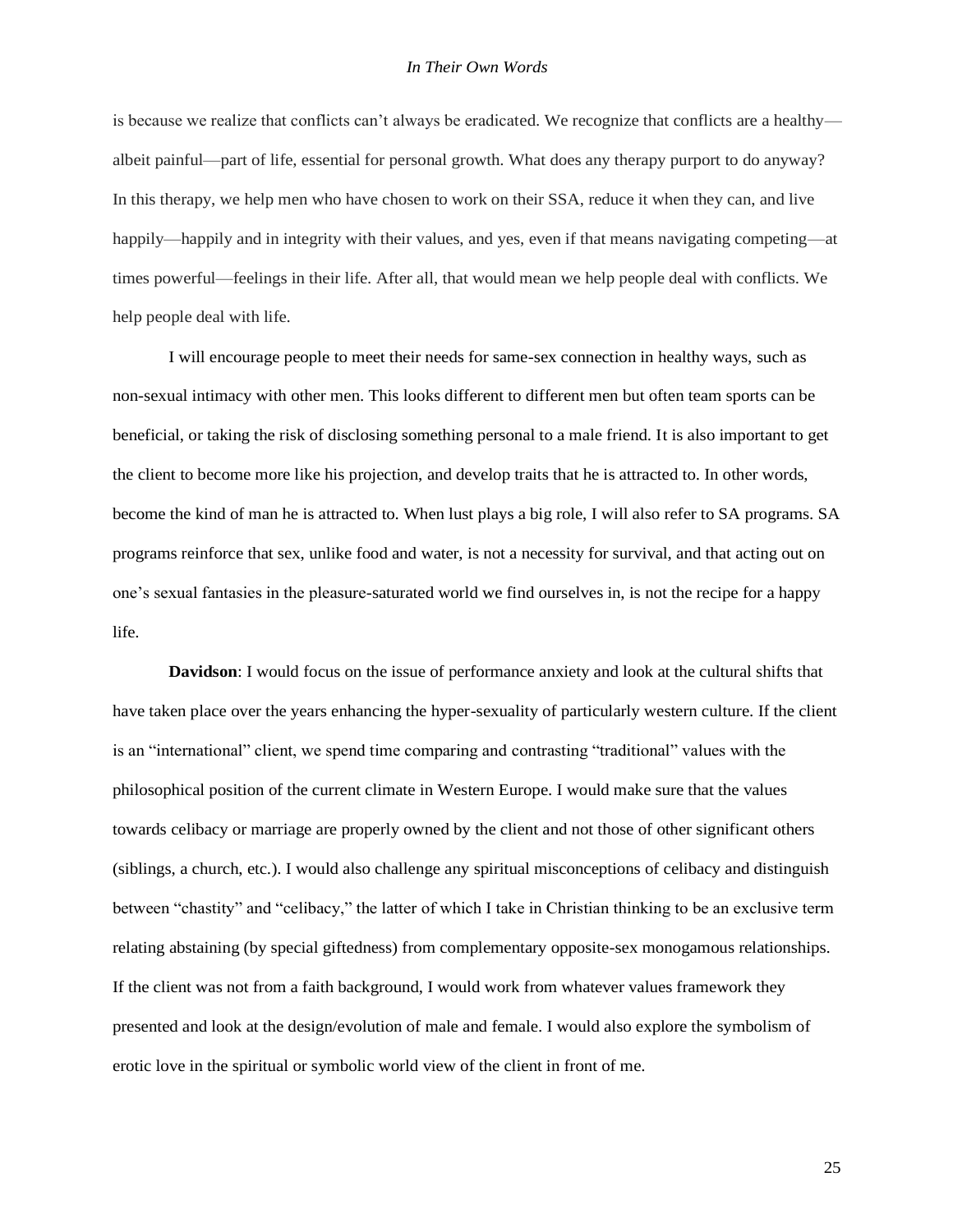**Hallman**: This is the thousand-dollar question and possibly presupposes that chastity or fidelity is a ridiculous or less than beneficial lifestyle. Outside of religious settings, I can see why chastity makes little sense. The sex act is beautiful, powerful, fun, and pleasurable. It brings a sense of oneness and belonging, especially when there is an emotional connection between the two lovers. Sex is part of God's design, and it makes sense that we would want it. Within religious settings, sexuality is understood as a sacrament. Sexual union is meant to reflect the intimate and pleasurable union between God and us, and therefore serves a transcendent purpose. It is not *all* about our pleasure. Chastity then, within Christian settings, is indeed seen as an act of sacrifice to be taken by singles *and* marrieds who are within sexless or loveless marriages (which, I might add, is far more common than most people realize), for the purpose of honoring God's transcendent purpose for sex. But it is also seen as an act of service and dedication to God and others. For people who are committed to chastity (again whether married or single, gay or straight), it is within their service and abandonment to God that beauty, fun, pleasure, oneness with God, others and self, and belonging are cultivated and hopefully enjoyed.

For women, having sex is not the drive behind longing to be in a same-sex relationship; it is the desire and longing for companionship. Very few women "act out" on their same-sex attraction to merely satisfy their sex drive. They reach out for the sake of being in a relationship. This is why I do not impose an agenda on my Christian clients with respect to how they live and identify or disidentify with their sexuality. It is up to them to make decisions for their life and well-being. Many of my clients have come to peace with their Christian beliefs and sexuality by understanding the scriptures differently than they did when they started working with me. They believe that God knows about and is even sovereign over their sexual orientation and thereby makes provision for a full and healthy life by blessing a monogamous, committed gay relationship. Some come to this conclusion after they have entered a loving gay relationship. By remaining open to my clients' choices and decisions, my clients can avoid the polarization that is often created when individuals are explicitly told (or ordered) what they can or can't do. An individual cannot fully own their decision (which I believe is a healthy thing to do) if they are not allowed the full and frightening freedom to choose from all possible options, good or bad, right or wrong.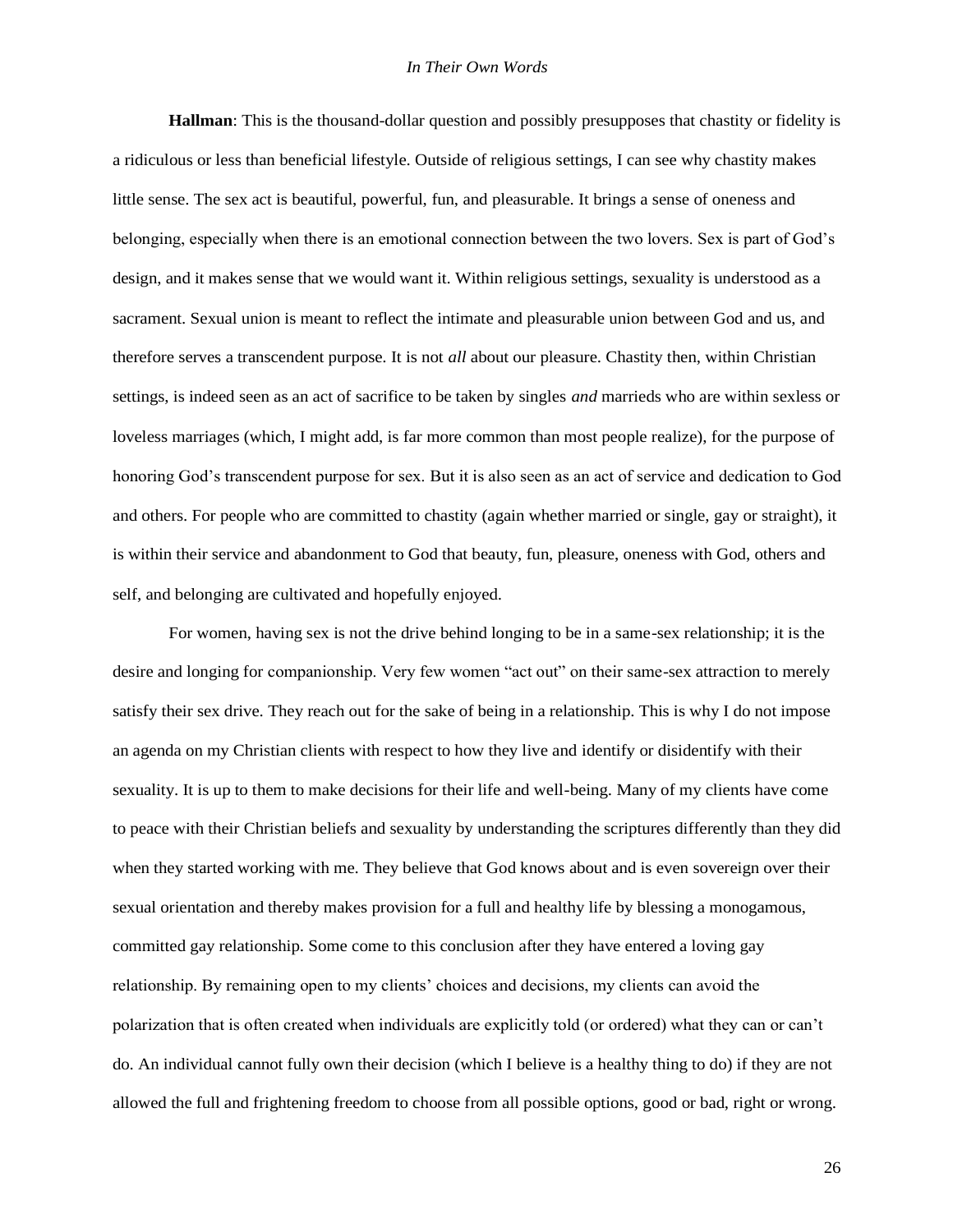God gives each of us this type of freedom. Life is difficult. God was wise in giving us not only freedom, but also grace.

**Pickup**: In the case of celibacy, I work on their self-esteem and fulfilling their potential in the most important areas of their lives in which their energies can be spent. I also look for reasons why they are celibate and whether those reasons demonstrate consistency with their belief systems, and if not, to help them see their irrational cognitions in order to grow more authentically that fits their belief system.

For those married to the opposite sex, I explore their belief system to help them discover whether they believe they are genetically gay, or whether they believe there were emotional or abuse issues that caused their homosexual feelings. In my experience, almost everyone discovers they were not born gay, so we look for emotional and cognitive issues that created these feelings. This can sometimes include sexual abuse. For men in this situation, they have found that unresolved gender and/or mother wounds from their upbringing have negatively affected their feelings toward their wives. In effect, they unconsciously repeat their mother issues with their wives, so we work on resolving these deeply affective issues to help the client feel self-confident and less trapped by these issues with female role models, which can lead to greater feelings and actions of intimacy with their wives.

**Pela**: I'm not sure what the client's goal would be in this case. The question implies that the goals of these clients are self-evident. Never assume the client's goals for them. Also problematic: the question assumes that I would approach helping an OS married client in a similar way to helping a celibate client. That is possible, but hard to imagine.

**John Doe #2**: Along with the answers to Questions 1 and 2, appropriate referrals for peer group support and, if a religious or spiritual person, to persons and groups who can provide religious or spiritual resources which may help them honor their personally chosen celibate or marital state.

## **Concluding Observations on Participants' Responses**

In reviewing these responses, a few concluding observations seem justified. I note them here in no particular order of importance.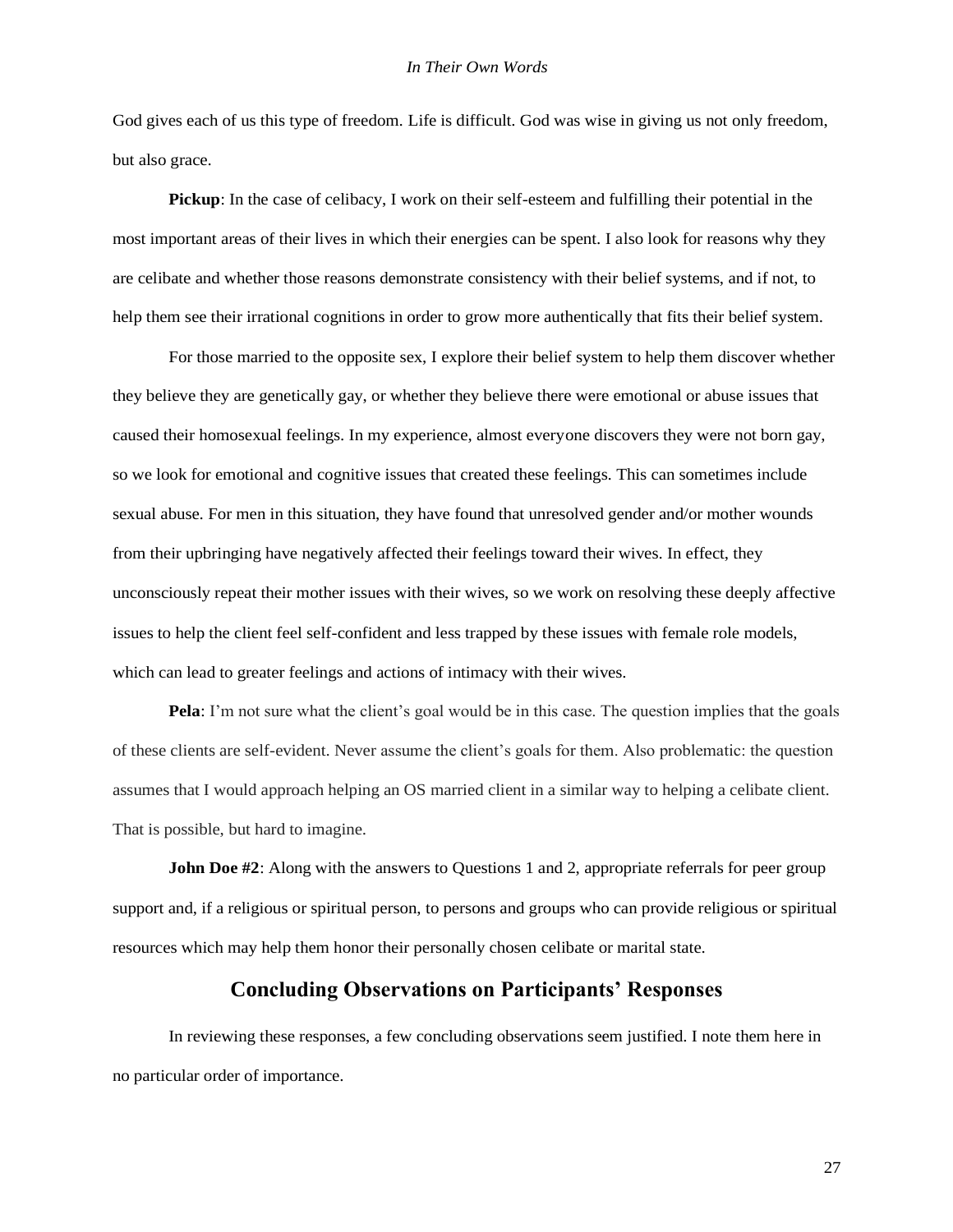- 1. **SAFE-T takes no singular theoretical or practical manifestation.** This sample of experienced therapists report a wide variety of approaches to assisting clients who may pursue change in their SSA. Psychodynamic perspectives are common, but these may be augmented by insights from such modalities as information processing (EMDR), experiential (psychodrama), and cognitive modalities. Other approaches take a mostly different direction, such as narrative therapy or sexual identity therapy. Of interest is that these latter approaches were found more among therapists who work with women, suggesting that somewhat divergent clinical models have emerged out of the clinical experiences of therapists assisting different genders. This significant diversity of standard therapeutic modalities practiced by these therapists make it difficult to understand how legal bans on SAFE-T can be enforced as a prohibition of therapy per se. In practice, such bans are more likely to function simply as legal intimidation for therapists of clients who might wish to pursue the goal of SSA change.
- 2. **Emphasis on understanding client motivations.** Nearly all of these clinicians indicated the importance for ethical practice of carefully evaluating client motivations for SAFE-T. These professionals expressed awareness and concern that a client's goal of SSA change could be the result of coercive pressure from family or religious communities rather than the product of an autonomous and self-determined choice. Establishing a client-centered and self-determined goal of SSA change appears to be foundational for any subsequent therapeutic process involving SAFE-T. Such a practice orientation does not seem to comport well with portrayals of SAFE-T as an inherently coercive and therapist- determined process.
- 3. **Same-sex attractions are usually not the focus.** Often these therapists would note that they did not primarily focus on the client's SSA, but rather on other aspects of the client's experience that are presumed to influence the development and fluidity of SSA. Rather than change being something the therapist does to the client, change appears to be conceptualized as occurring naturally for some (but not all) clients, accompanying their own personal growth in general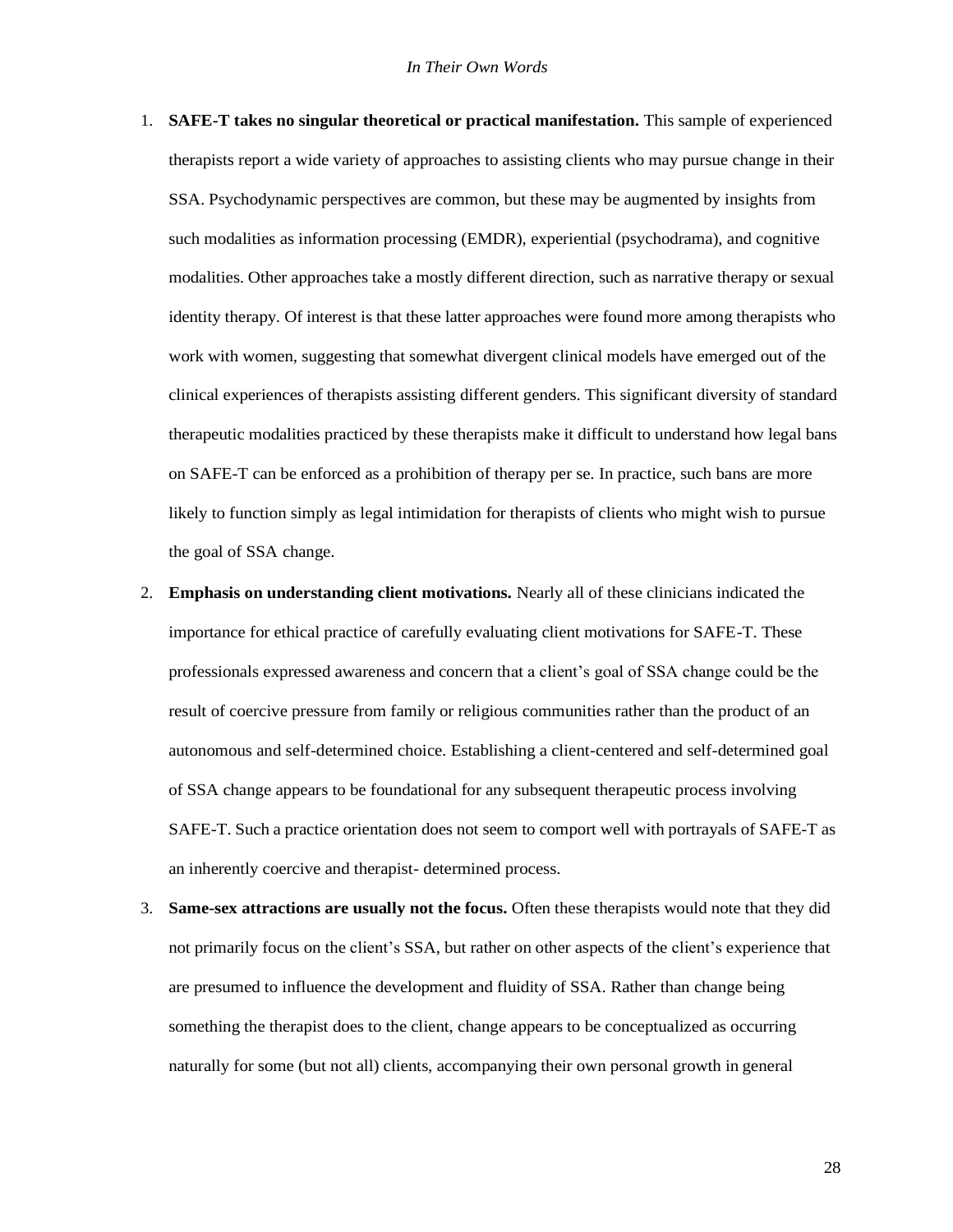identity (i.e., sense of a cohesive and relationally capable self) and sex-consistent gender identity along with the resolution of relevant traumatic experience.

4. **The centrality of shame**. The client experience of shame appears to be a core component for therapeutic intervention within a SAFE-T paradigm. To an extent SAFE-T and gay affirmative therapists share the belief that a clients' shame regarding their SSA must be diminished therapeutically to promote mental health. There is evidence from participants' responses that clinicians who engage in SAFE-T acknowledge that shame can derive from social stigma related specifically to SSA. However, unlike some gay affirmative therapists, many SAFE-T clinicians also appear to allow for the possibility that experiences not specific to client SSA or gender identity (such as attachment trauma) can create shame, which they believe may be the most clinically compelling source of shame for understanding the SSA client's psychological experience. This difference may also influence divergent conceptions of client acceptance of their SSA. SAFE-T approaches appear to encourage clients' acceptance of the reality of their SSA in a self-compassionate rather than punitively judgmental way. Such a shift away from shame appears to be viewed as a step toward opening possibilities for SSA change associated with identity development or at least for the adoption of identities not based primarily on experiences of SSA. This is in contrast to the general gay affirmative perspective where clients' shame is conceived as primarily SSA related and therefore shame reduction is predicated not only on eliminating punitive self-judgment but also on clients' acceptance and enactment of their identity as gay.

Constructive professional exchange among mental health practitioners with opposing viewpoints concerning therapy assisted-change in SSA is almost non-existent in contemporary professional circles. I sincerely hope that the present compilation of responses from therapists who are sympathetic to SAFE-T to questions posited by GLB therapists constitutes a small but significant departure from this norm. When SAFE-T therapists are given the opportunity to speak for themselves rather than be caricaturized by others, these therapists appear to share with all professional clinicians a desire to assist clients toward their self-determined goals in an ethically sound manner utilizing established methodologies that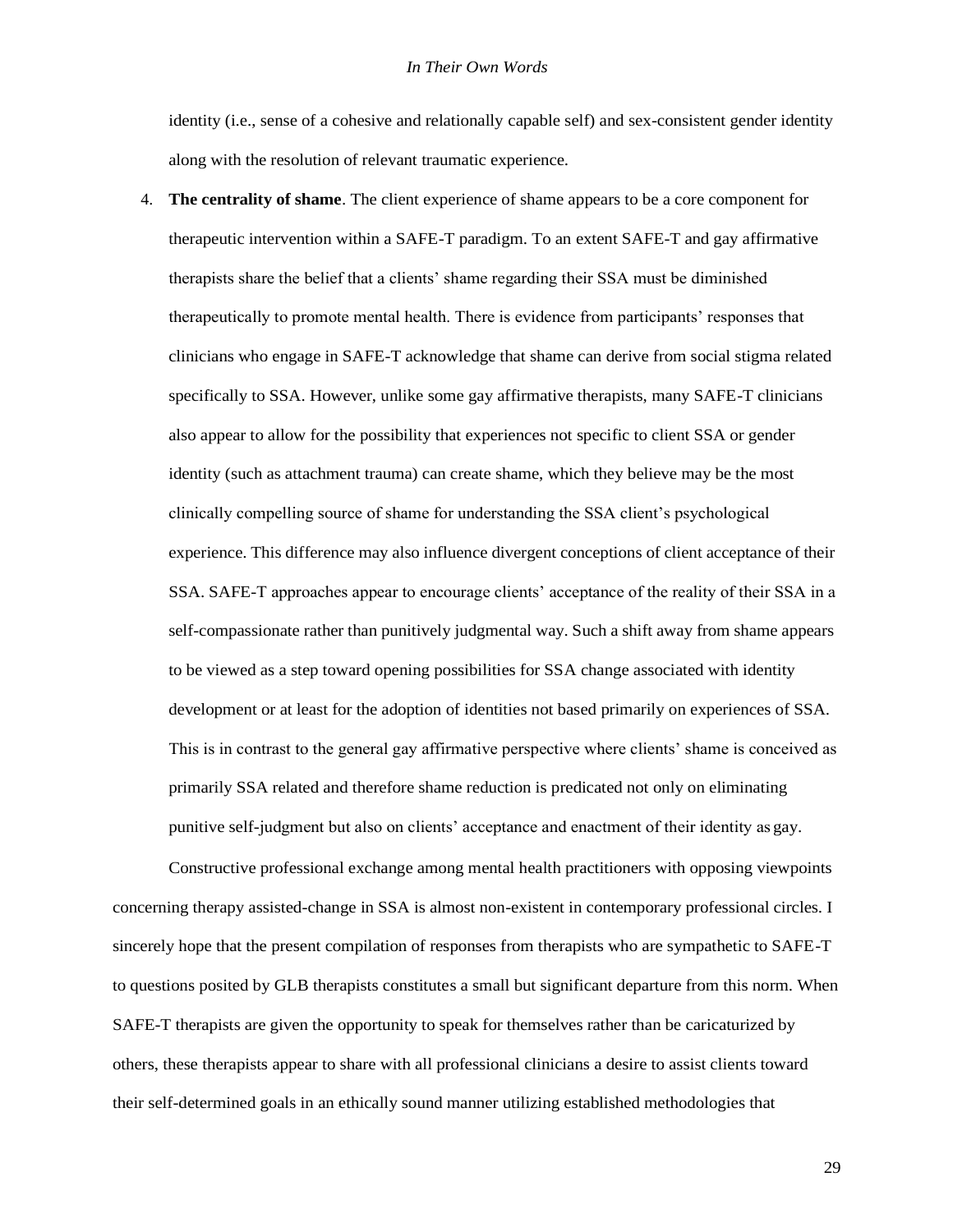minimize the potential for harm. There are clearly some significant differences in understanding the effects on SSA of factors such as identity development, trauma resolution and shame reduction between SAFE-T and gay affirmative approaches. These are issues which certainly beg for the production of bipartisan, collaborative research specific to the population of clients who report unwanted SSA. Unfortunately, the current professional and political climate strongly precludes such research. Until this changes, the best we may be able to do is create space for alternate voices to be aired. As participant responses made evident, such space should include the voices of therapists who practice SAFE-T.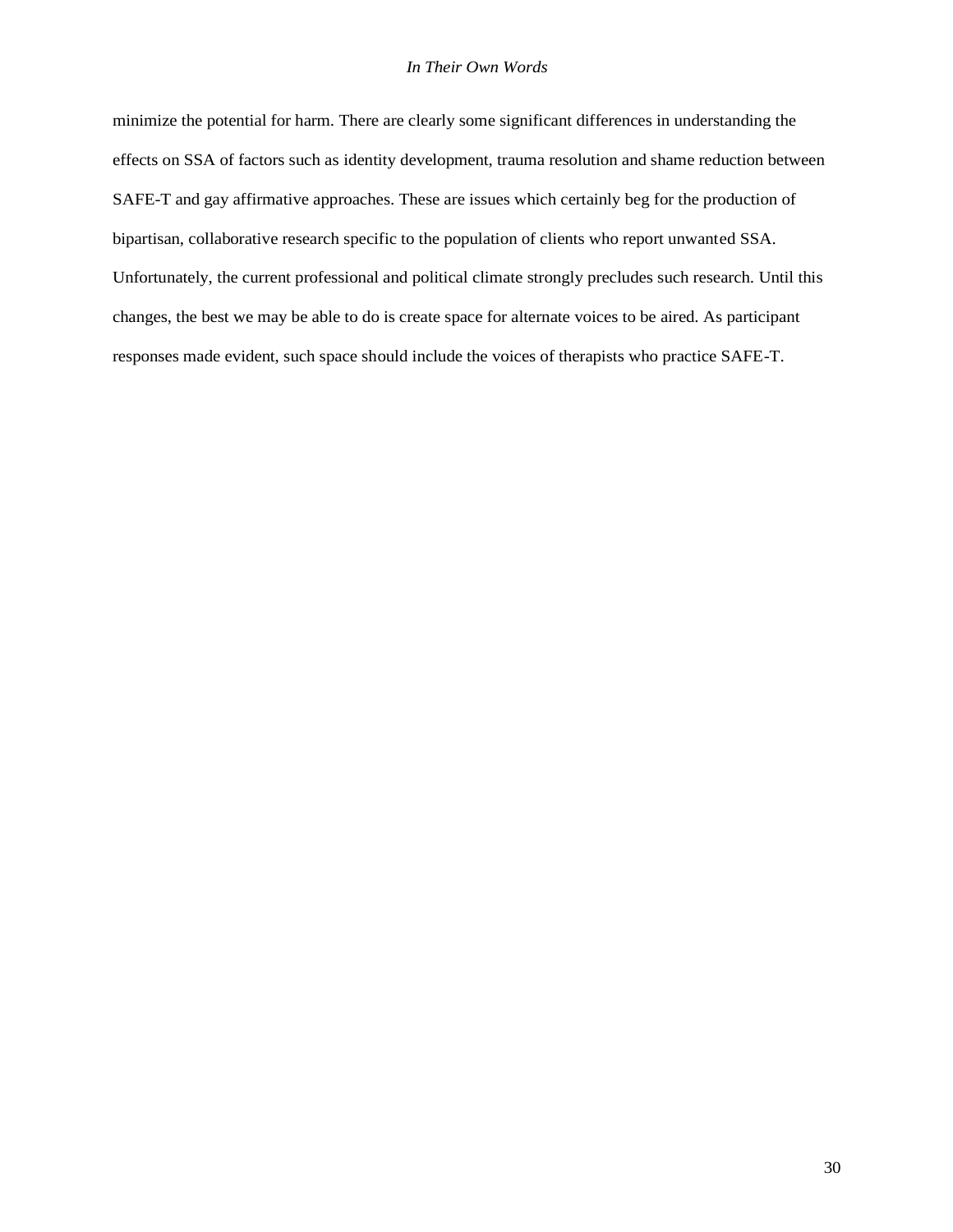## **Notes**

<sup>1</sup>SAFE-T can be defined as the client-centered exploration of sexual attraction fluidity among clients reporting unwanted same-sex attractions utilizing established psychotherapeutic modalities.

<sup>2</sup>The questions were posed by Lee Beckstead, PhD.; Jerry Buie, LCSW; and Jim Struve, LCSW, GLBT members of the Reconciliation and Growth Project, a group of eight mental-health practitioners from across the sociopolitical spectrum who since March of 2013 have met for ongoing dialogue to increase understand of their different viewpoints and establish an inclusive and comprehensive therapeutic approach.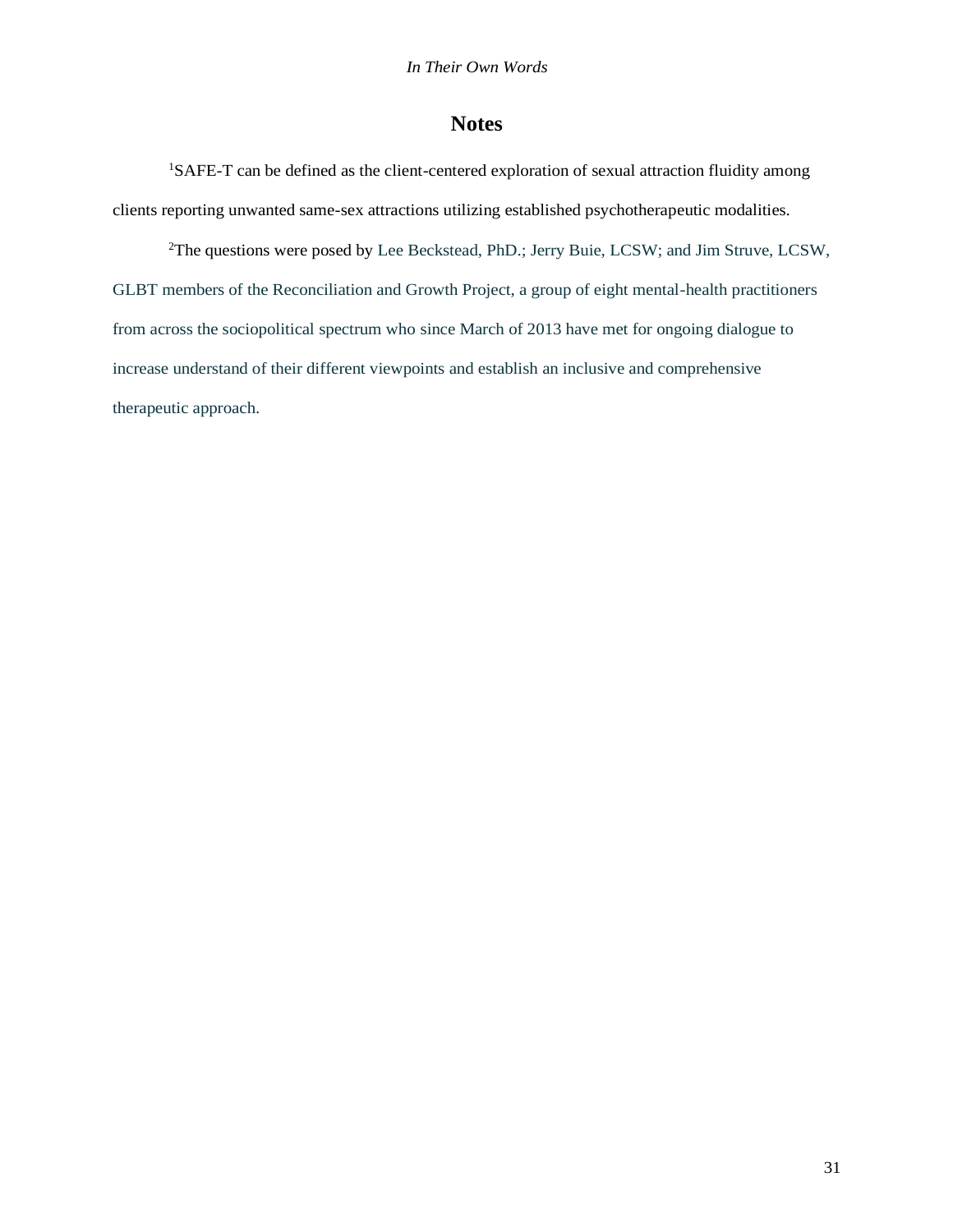## **References**

American Psychological Association. (2009). *Report of the APA Task Force on Appropriate Therapeutic Responses to Sexual Orientation*. Retrieved from

<http://www.apa.org/pi/lgbt/resources/therapeuticresponse.pdf>

- Hofstede, G. J., Pedersen, P. B., & Hofstede, G. (2002). *Exploring Cultures*. London, UK: Nicholas Brealey Publishing.
- Shildo, A., & Schroeder, M. (2002). Changing sexual orientation: A consumer's report. *Professional Psychology: Research and Practice, 33,* 249–259. doi: 10.1037//0735-7028.33.3.249
- Spitzer, R. L. (2003). Can some gay men and lesbians change their sexual orientation? 200 participants reporting a change from homosexual to heterosexual orientation. *Archives of Sexual Behavior, 32*(5), 403–417.